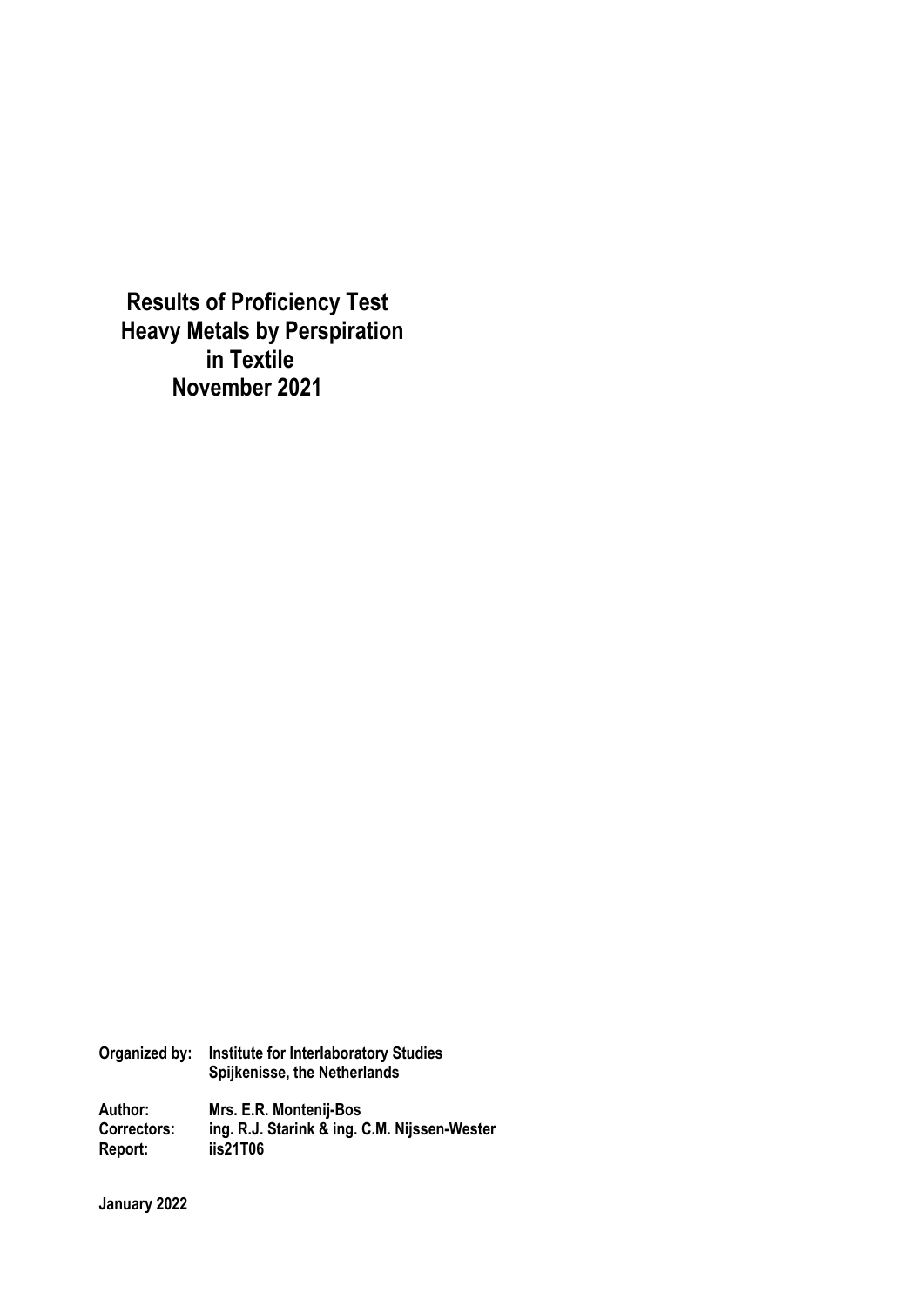# **CONTENTS**

| $\mathbf{1}$   |                                                                          |  |
|----------------|--------------------------------------------------------------------------|--|
| $\overline{2}$ |                                                                          |  |
| 2.1            |                                                                          |  |
| 2.2            |                                                                          |  |
| 2.3            |                                                                          |  |
| 2.4            |                                                                          |  |
| 2.5            |                                                                          |  |
| $\mathbf{3}$   |                                                                          |  |
| 3.1            |                                                                          |  |
| 3.2            |                                                                          |  |
| 3.3            |                                                                          |  |
| 4              |                                                                          |  |
| 4.1            |                                                                          |  |
| 4.2            |                                                                          |  |
| 4.3            | COMPARISON OF THE PROFICIENCY TEST OF NOVEMBER 2021 WITH PREVIOUS PTS  9 |  |
| 4.4            |                                                                          |  |
| $\sqrt{5}$     |                                                                          |  |
| 6              |                                                                          |  |

#### Appendices: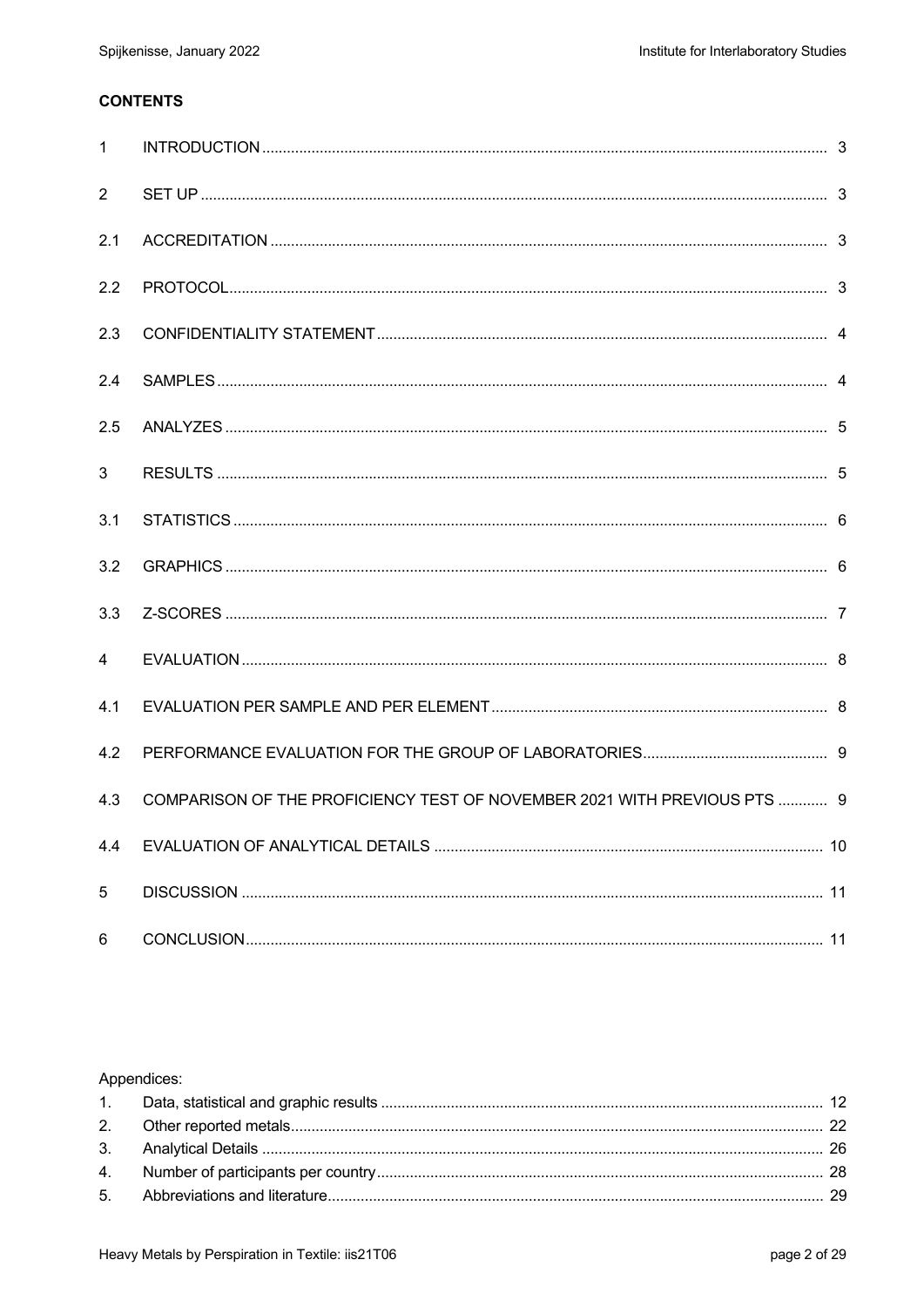#### **1 INTRODUCTION**

Since the 1990's many countries have adopted environmental standards and requirements restricting the use of harmful chemicals in the production of textiles and clothing. Laws and regulations impose some of these standards and requirements. In addition to mandatory environmental standards and requirements for textiles some Ecolabelling schemes are imposing environmental requirements for textile products on a voluntary basis.e.g. EU Ecolabel regulation 2014/350/EU, Oeko-Tex® Standard (Switzerland), BlueSign® (Switzerland) and American Apparel and Footwear Association (United States).

Since 2002 the Institute of Interlaboratory Studies (iis) organizes a proficiency scheme for the determination of Heavy Metals by Perspiration in Textile every year. During the annual proficiency testing program 2021/2022 it was decided to continue with the proficiency test for the analysis of Heavy Metals by Perspiration in Textile.

In this interlaboratory study 93 laboratories in 28 different countries registered for participation. See appendix 4 for the number of participants per country. In this report the results of Heavy Metals by Perspiration in Textile proficiency test are presented and discussed. This report is also electronically available through the iis website www.iisnl.com.

#### **2 SET UP**

The Institute for Interlaboratory Studies (iis) in Spijkenisse, the Netherlands, was the organizer of this proficiency test (PT). Sample analyzes for fit-for-use and homogeneity testing were subcontracted to an ISO/IEC17025 accredited laboratory. It was decided to send two different textile samples of 3 grams each and labelled #21750 and #21751. The samples were artificially fortified with different heavy metals. The participants were requested to report rounded and unrounded test results. The unrounded test results were preferably used for statistical evaluation.

#### **2.1 ACCREDITATION**

The Institute for Interlaboratory Studies in Spijkenisse, the Netherlands, is accredited in agreement with ISO/IEC17043:2010 (R007), since January 2000, by the Dutch Accreditation Council (Raad voor Accreditatie). This PT falls under the accredited scope. This ensures strict adherence to protocols for sample preparation and statistical evaluation and 100% confidentiality of participant's data. Feedback from the participants on the reported data is encouraged and customer's satisfaction is measured on regular basis by sending out questionnaires.

#### **2.2 PROTOCOL**

The protocol followed in the organization of this proficiency test was the one as described for proficiency testing in the report 'iis Interlaboratory Studies: Protocol for the Organisation, Statistics and Evaluation' of June 2018 (iis-protocol, version 3.5). This protocol is electronically available through the iis website www.iisnl.com, from the FAQ page.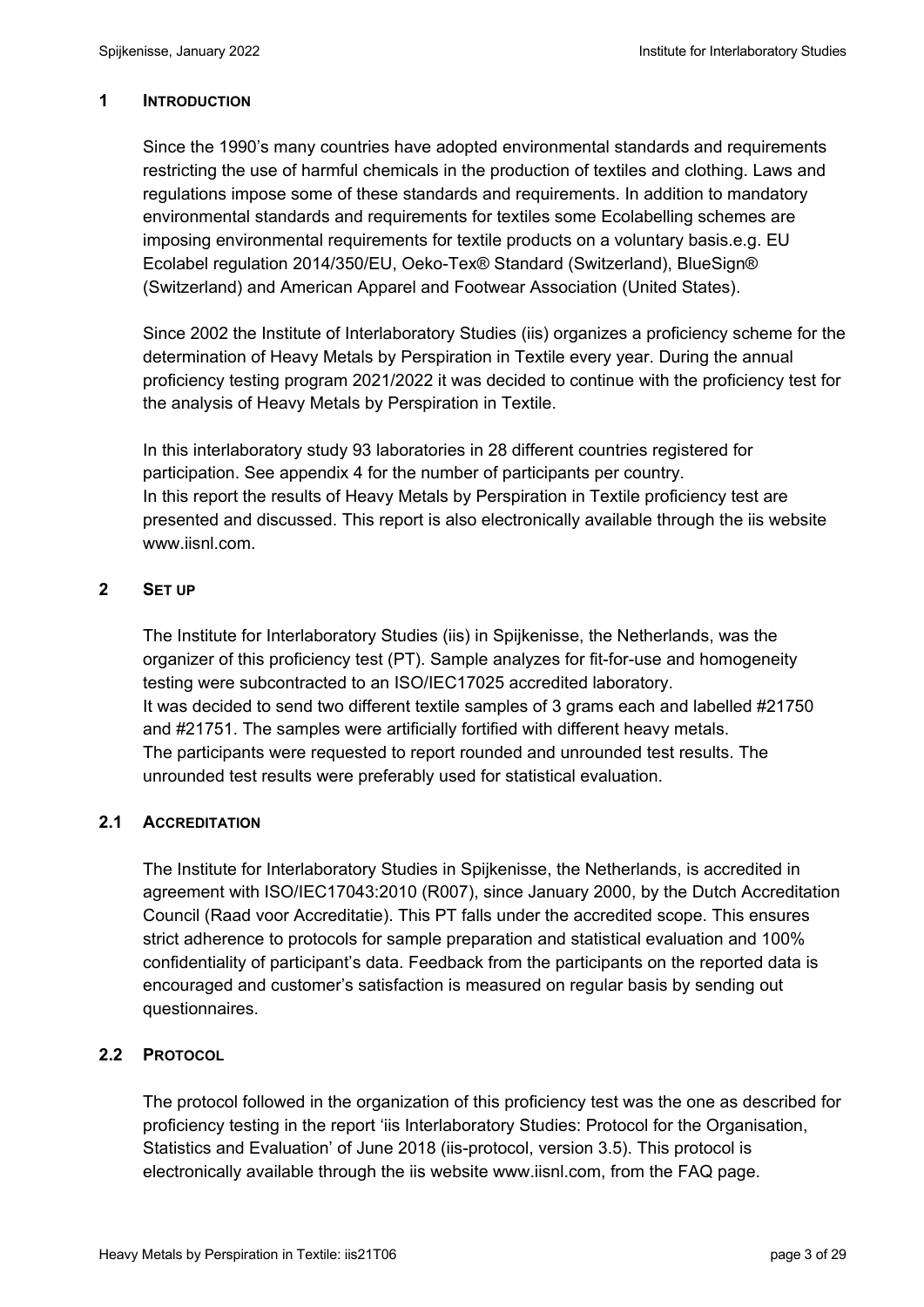#### **2.3 CONFIDENTIALITY STATEMENT**

All data presented in this report must be regarded as confidential and for use by the participating companies only. Disclosure of the information in this report is only allowed by means of the entire report. Use of the contents of this report for third parties is only allowed by written permission of the Institute for Interlaboratory Studies. Disclosure of the identity of one or more of the participating companies will be done only after receipt of a written agreement of the companies involved.

#### **2.4 SAMPLES**

For the first sample a batch of white cotton was selected which was obtained from a third party. After cutting and homogenization 111 small plastic bags were filled with approximately 3 grams each and labelled #21750.

The batch was used in previous proficiency test on Heavy Metals by Perspiration in Textile as sample #15205 in iis15A04. Therefore, homogeneity of the subsamples was assumed.

For the second sample a batch of yellow cotton was prepared. After cutting and homogenization 120 small plastic bags were filled with approximately 3 grams each and labelled #21751.

The homogeneity of the subsamples was checked by the determination of Cadmium and Cobalt according to test method DIN 54233-3 on 10 stratified randomly selected subsamples.

|                  | Cadmium<br>in mg/kg | Cobalt<br>in mg/kg |
|------------------|---------------------|--------------------|
| sample #21751-1  | 14.72               | 25.52              |
| sample #21751-2  | 14.12               | 24.41              |
| sample #21751-3  | 14.63               | 24.90              |
| sample #21751-4  | 14.04               | 24.12              |
| sample #21751-5  | 14.82               | 25.32              |
| sample #21751-6  | 14.72               | 26.59              |
| sample #21751-7  | 15.37               | 26.21              |
| sample #21751-8  | 14.09               | 26.26              |
| sample #21751-9  | 14.19               | 24.34              |
| sample #21751-10 | 14.65               | 26.68              |

Table 1 homogeneity test results of subsamples #21751

From the above test results the repeatabilities were calculated and compared with 0.3 times the corresponding reproducibility of the reference test method in agreement with the procedure of ISO13528, Annex B2 in the next table.

|                                        | Cadmium<br>in mg/kg | Cobalt<br>in mg/kg |
|----------------------------------------|---------------------|--------------------|
| r (observed)                           | 1.18                | 2 71               |
| Reference test method                  | EN16711-2:15        | EN16711-2:15       |
| $0.3 \times R$ (reference test method) | 1 22                | 2.78               |

Table 2: evaluation of the repeatabilities of subsamples #21751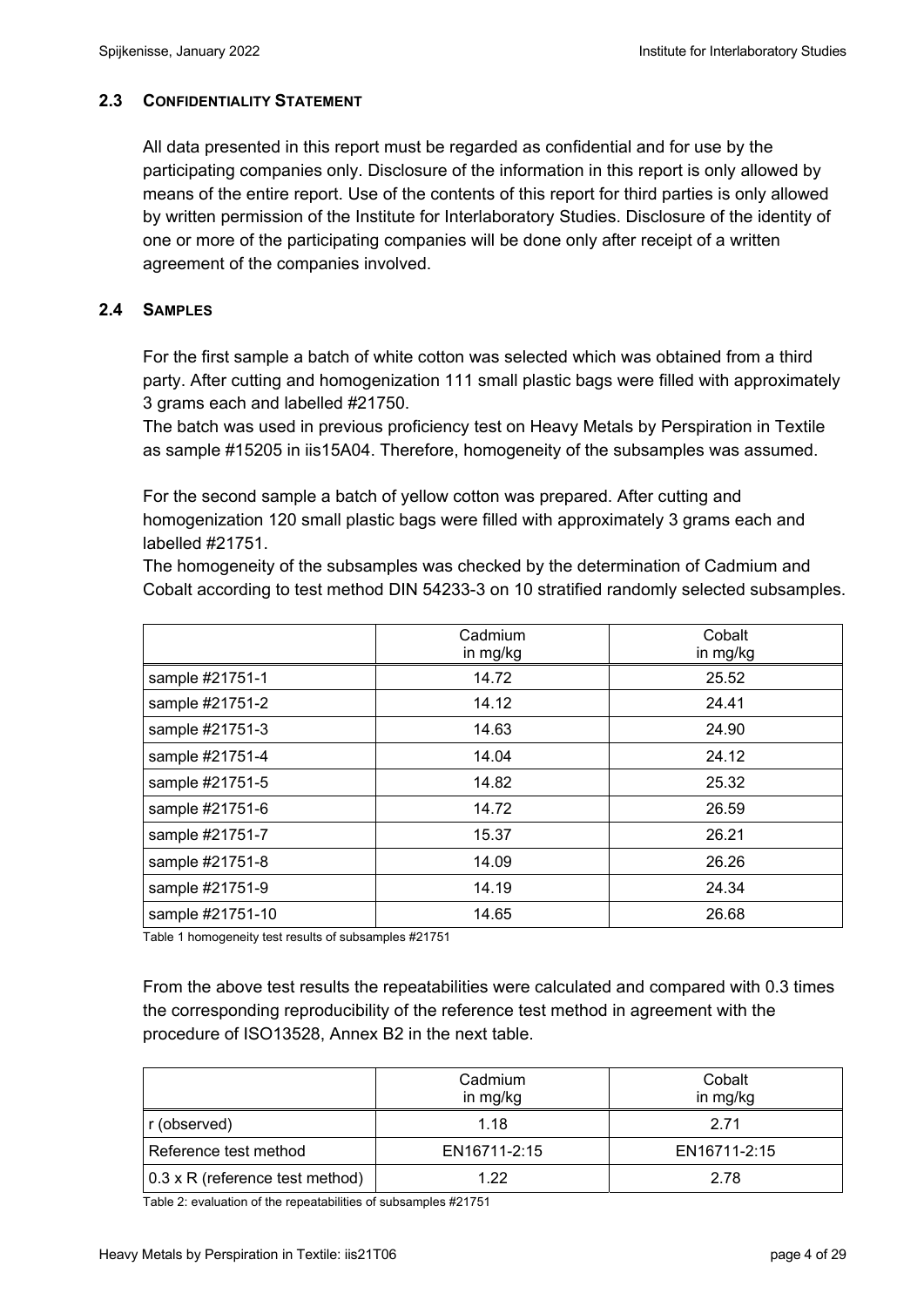The calculated repeatabilities are in agreement with 0.3 times the corresponding reproducibility of the reference test method. Therefore, homogeneity of the subsamples was assumed.

To each of the participating laboratories one sample labelled #21750 and one sample labelled #21751 were sent on October 6, 2021.

### **2.5 ANALYZES**

The participants were requested to determine on samples #21750 and #21751 the Heavy Metals by Perspiration: Antimony as Sb, Arsenic as As, Cadmium as Cd, Chromium as Cr, Cobalt as Co, Copper as Cu, Lead as Pb, Mercury as Hg and Nickel as Ni applying the analysis procedure that is routinely used in the laboratory, but also to use preferably a solid/liquid ratio of 1/50 g/ml as prescribed in EN16711-2:15. It was also requested to report if the laboratory was accredited for the requested components and to report some analytical details.

It was explicitly requested to treat the samples as if they were routine samples and to report the test results using the indicated units on the report form and not to round the test results, but report as much significant figures as possible. It was also requested not to report 'less than' test results, which are above the detection limit, because such test results cannot be used for meaningful statistical evaluations.

To get comparable test results a detailed report form and a letter of instructions are prepared. On the report form the reporting units are given as well as the reference test methods (when applicable) that will be used during the evaluation. The detailed report form and the letter of instructions are both made available on the data entry portal www.kpmd.co.uk/sgs-iis-cts/. The participating laboratories are also requested to confirm the sample receipt on this data entry portal. The letter of instructions can also be downloaded from the iis website www.jisnl.com

#### **3 RESULTS**

During five weeks after sample dispatch, the test results of the individual laboratories were gathered via the data entry portal www.kpmd.co.uk/sgs-iis-cts/. The reported test results are tabulated per determination in appendices 1 and 2 of this report. The laboratories are presented by their code numbers.

Directly after the deadline, a reminder was sent to those laboratories that had not reported test results at that moment.Shortly after the deadline, the available test results were screened for suspect data. A test result was called suspect in case the Huber Elimination Rule (a robust outlier test) found it to be an outlier. The laboratories that produced these suspect data were asked to check the reported test results (no reanalyzes). Additional or corrected test results are used for data analysis and the original test results are placed under 'Remarks' in the result tables in appendix 1. Test results that came in after the deadline were not taken into account in this screening for suspect data and thus these participants were not requested for checks.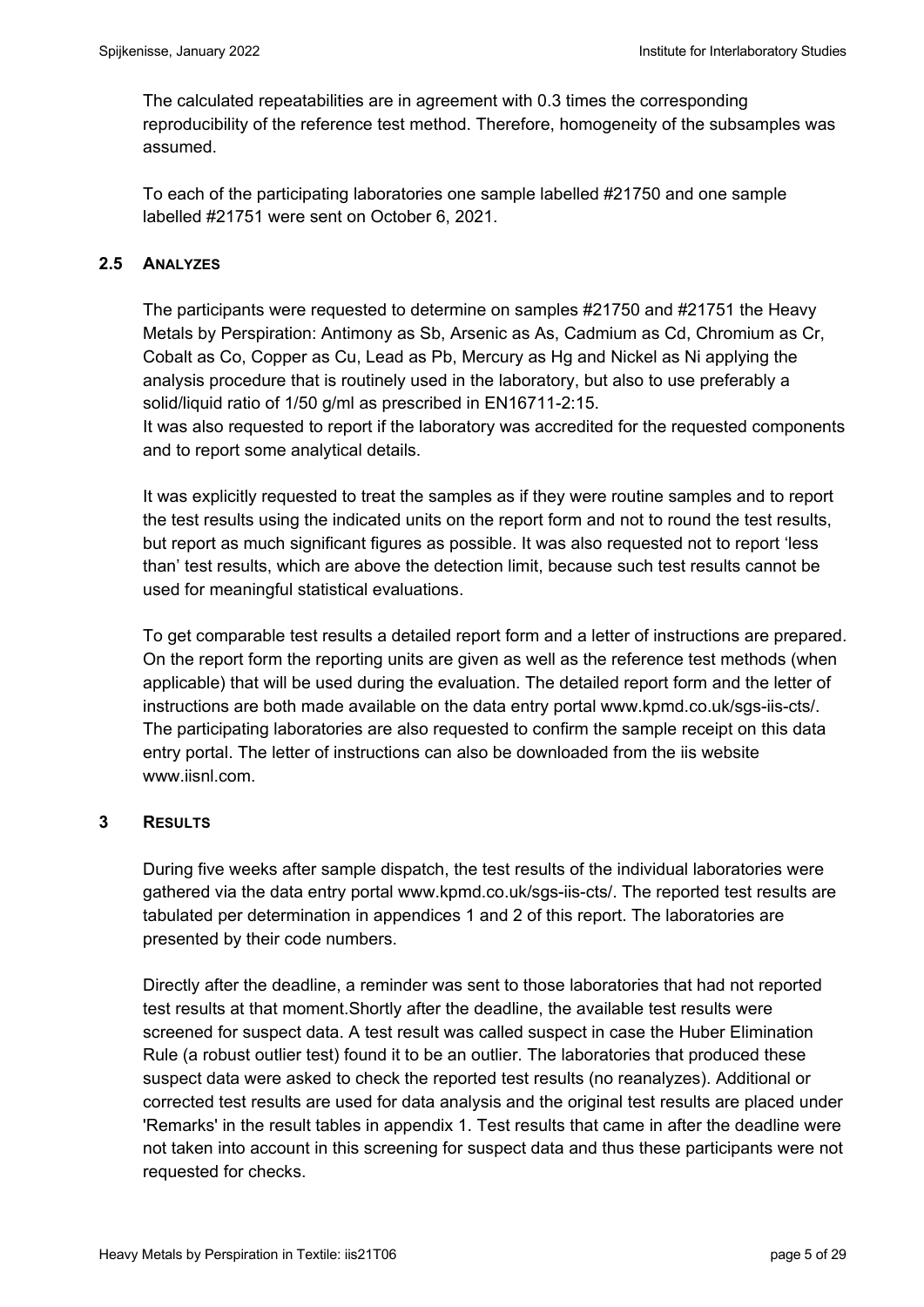## **3.1 STATISTICS**

The protocol followed in the organization of this proficiency test was the one as described for proficiency testing in the report 'iis Interlaboratory Studies: Protocol for the Organisation, Statistics and Evaluation' of June 2018 (iis-protocol, version 3.5).

For the statistical evaluation the *unrounded* (when available) figures were used instead of the rounded test results. Test results reported as '<…' or '>…' were not used in the statistical evaluation.

First, the normality of the distribution of the various data sets per determination was checked by means of the Lilliefors-test, a variant of the Kolmogorov-Smirnov test and by the calculation of skewness and kurtosis. Evaluation of the three normality indicators in combination with the visual evaluation of the graphic Kernel density plot, lead to judgement of the normality being either 'unknown', 'OK', 'suspect' or 'not OK'. After removal of outliers, this check was repeated. If a data set does not have a normal distribution, the results of the statistical evaluation should be used with due care.

The assigned value is determined by consensus based on the test results of the group of participants after rejection of the statistical outliers and/or suspect data. According to ISO13528 all (original received or corrected) results per determination were submitted to outlier tests. In the iis procedure for proficiency tests, outliers are detected prior to calculation of the mean, standard deviation and reproducibility. For small data sets, Dixon (up to 20 test results) or Grubbs (up to 40 test results) outlier tests can be used. For larger data sets (above 20 test results) Rosner's outlier test can be used. Outliers are marked by D(0.01) for the Dixon's test, by G(0.01) or DG(0.01) for the Grubbs' test and by R(0.01) for the Rosner's test. Stragglers are marked by D(0.05) for the Dixon's test, by G(0.05) or DG(0.05) for the Grubbs' test and by R(0.05) for the Rosner's test. Both outliers and stragglers were not included in the calculations of averages and standard deviations.

For each assigned value the uncertainty was determined in accordance with ISO13528. Subsequently the calculated uncertainty was evaluated against the respective requirement based on the target reproducibility in accordance with ISO13528. In this PT, the criterion of ISO13528, paragraph 9.2.1 was met for all evaluated tests, therefore, the uncertainty of all assigned values may be negligible and need not be included in the PT report.

Finally, the reproducibilities were calculated from the standard deviations by multiplying them with a factor of 2.8.

## **3.2 GRAPHICS**

In order to visualize the data against the reproducibilities from literature, Gauss plots were made, using the sorted data for one determination (see appendix 1). On the Y-axis the reported test results are plotted. The corresponding laboratory numbers are on the X-axis. The straight horizontal line presents the consensus value (a trimmed mean). The four striped lines, parallel to the consensus value line, are the +3s, +2s, -2s and -3s target reproducibility limits of the selected reference test method. Outliers and other data, which were excluded from the calculations, are represented as a cross. Accepted data are represented as a triangle.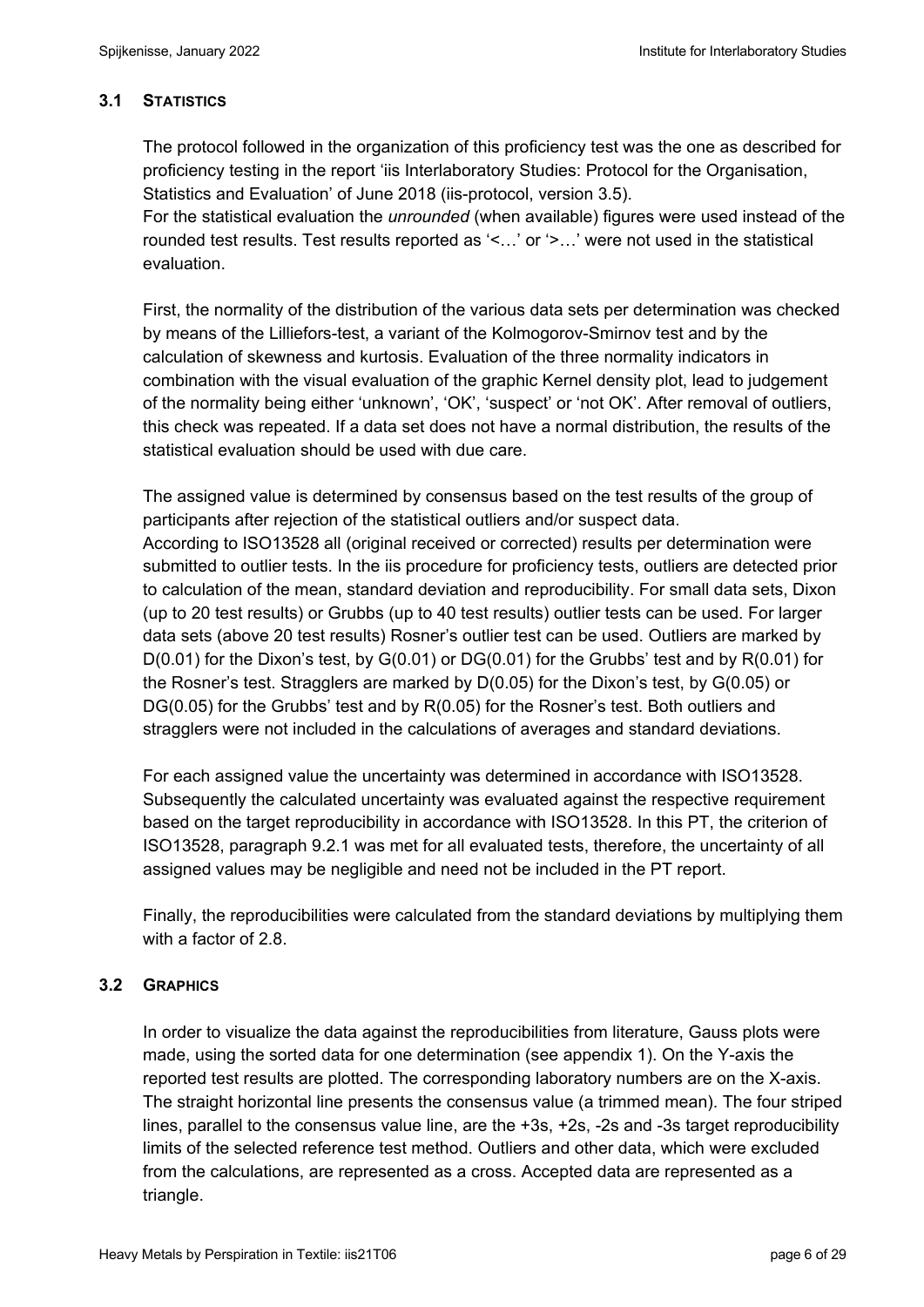Furthermore, Kernel Density Graphs were made. This is a method for producing a smooth density approximation to a set of data that avoids some problems associated with histograms. Also, a normal Gauss curve (dotted line) was projected over the Kernel Density Graph (smooth line) for reference. The Gauss curve is calculated from the consensus value and the corresponding standard deviation.

## **3.3 Z-SCORES**

To evaluate the performance of the participating laboratories the z-scores were calculated. As it was decided to evaluate the performance of the participants in this proficiency test (PT) against the literature requirements, e.g. EN reproducibilities, the z-scores were calculated using a target standard deviation. This results in an evaluation independent of the variation in this interlaboratory study.

The target standard deviation was calculated from the literature reproducibility by division with 2.8. In case no literature reproducibility was available, other target values were used, like Horwitz or an estimated reproducibility based on former iis proficiency tests.

When a laboratory did use a test method with a reproducibility that is significantly different from the reproducibility of the reference test method used in this report, it is strongly advised to recalculate the z-score, while using the reproducibility of the actual test method used, this in order to evaluate whether the reported test result is fit-for-use. The z-scores were calculated according to:

 $Z_{\text{target}}$  = (test result - average of PT) / target standard deviation

The  $z$ <sub>(target)</sub> scores are listed in the test result tables in appendix 1.

Absolute values for z<2 are very common and absolute values for z>3 are very rare. Therefore, the usual interpretation of z-scores is as follows:

|        | $ z  < 1$ good             |
|--------|----------------------------|
|        | $1 <  z  < 2$ satisfactory |
|        | $2 <  z  < 3$ questionable |
| 3 <  z | unsatisfactory             |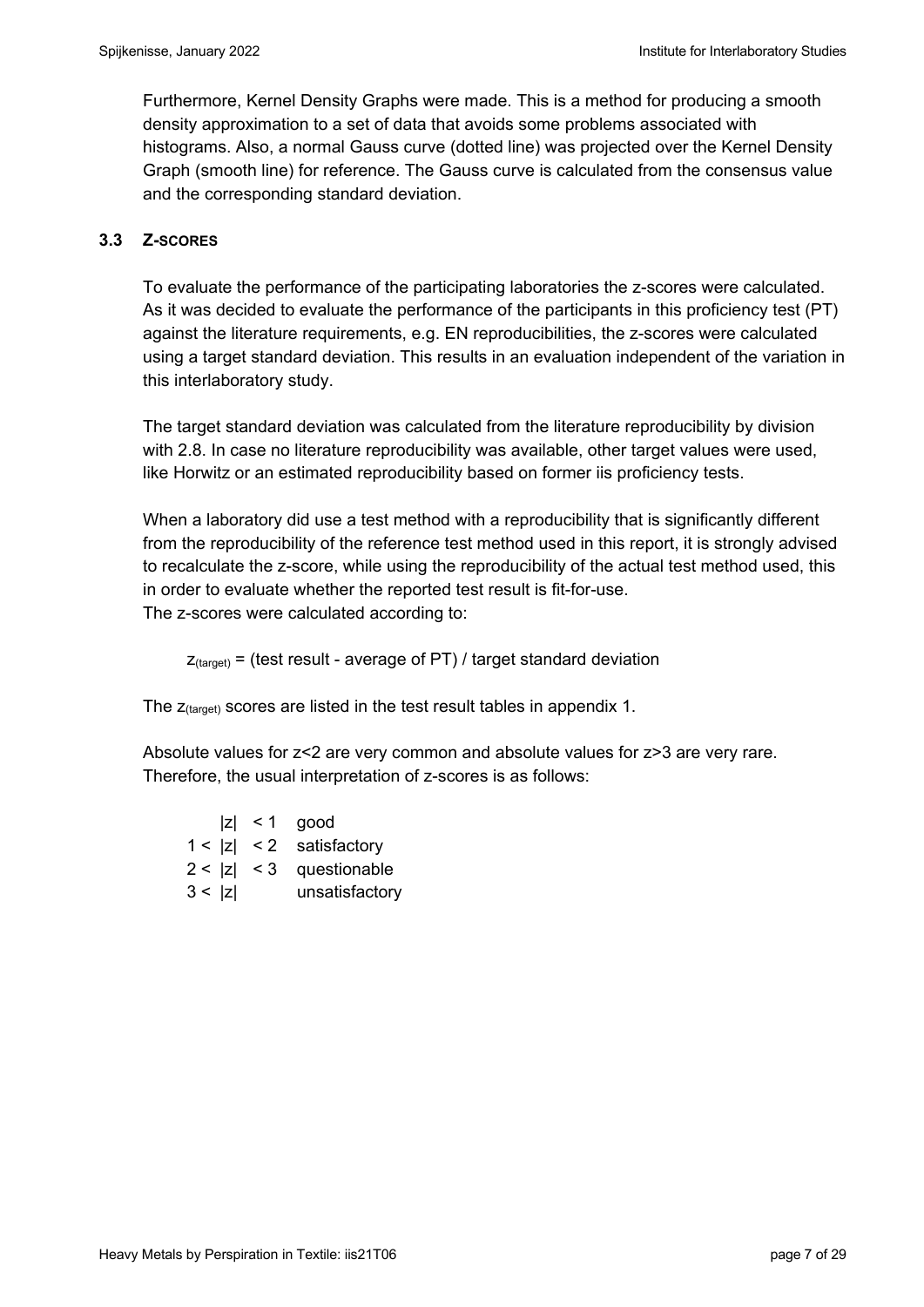#### **4 EVALUATION**

In this proficiency test no problems were encountered with the dispatch of the samples. Seven participants reported test results after the final reporting date and seven other participants did not report any test results. Not all participants were able to report all elements requested.

In total 86 participants reported 418 numerical test results. Observed were 12 outlying test results, which is 2.9%. In proficiency tests outlier percentages of 3% - 7.5% are quite normal.

Not all data sets proved to have a normal Gaussian distribution. These are referred to as "not OK" or "suspect". The statistical evaluation of these data sets should be used with due care, see also paragraph 3.1.

#### **4.1 EVALUATION PER SAMPLE AND PER ELEMENT**

In this section the reported test results are discussed per sample and per element. The test methods which were used by the various laboratories were taken into account for explaining the observed differences when possible and applicable. These test methods are also in the tables together with the original data in appendix 1. The abbreviations, used in these tables, are explained in appendix 5.

For the determination of Heavy Metals by Perspiration in Textile the EN16711-2 is considered to be the official test method. This method mentions the standard deviation and variation coefficient per element between laboratories. The reproducibility of each metal was calculated by multiplying the standard deviation (or variation coefficient) of the metal with 2.8.

#### **sample #21750**

- Cadmium as Cd: The determination was problematic. Four statistical outliers were observed. The calculated reproducibility after rejection of the statistical outliers is not in agreement with the requirements of EN16711-2:15.
- Copper as Cu: The determination was not problematic. One statistical outlier was observed. The calculated reproducibility after rejection of the statistical outlier is in agreement with the requirements of EN16711-2:15.
- Nickel as Ni: The determination was not problematic. One statistical outlier was observed. The calculated reproducibility after rejection of the statistical outlier is in agreement with the requirements of EN16711-2:15.

The majority of participants agreed on a concentration near or below the limit of detection for all other requested elements. Therefore, no z-scores were calculated. The test results are given in appendix 2.

#### **sample #21751**

Cadmium as Cd: This determination was problematic for a number of participants. Six statistical outliers were observed. The calculated reproducibility after rejection of the outliers is in agreement with the requirements of EN16711-2:15.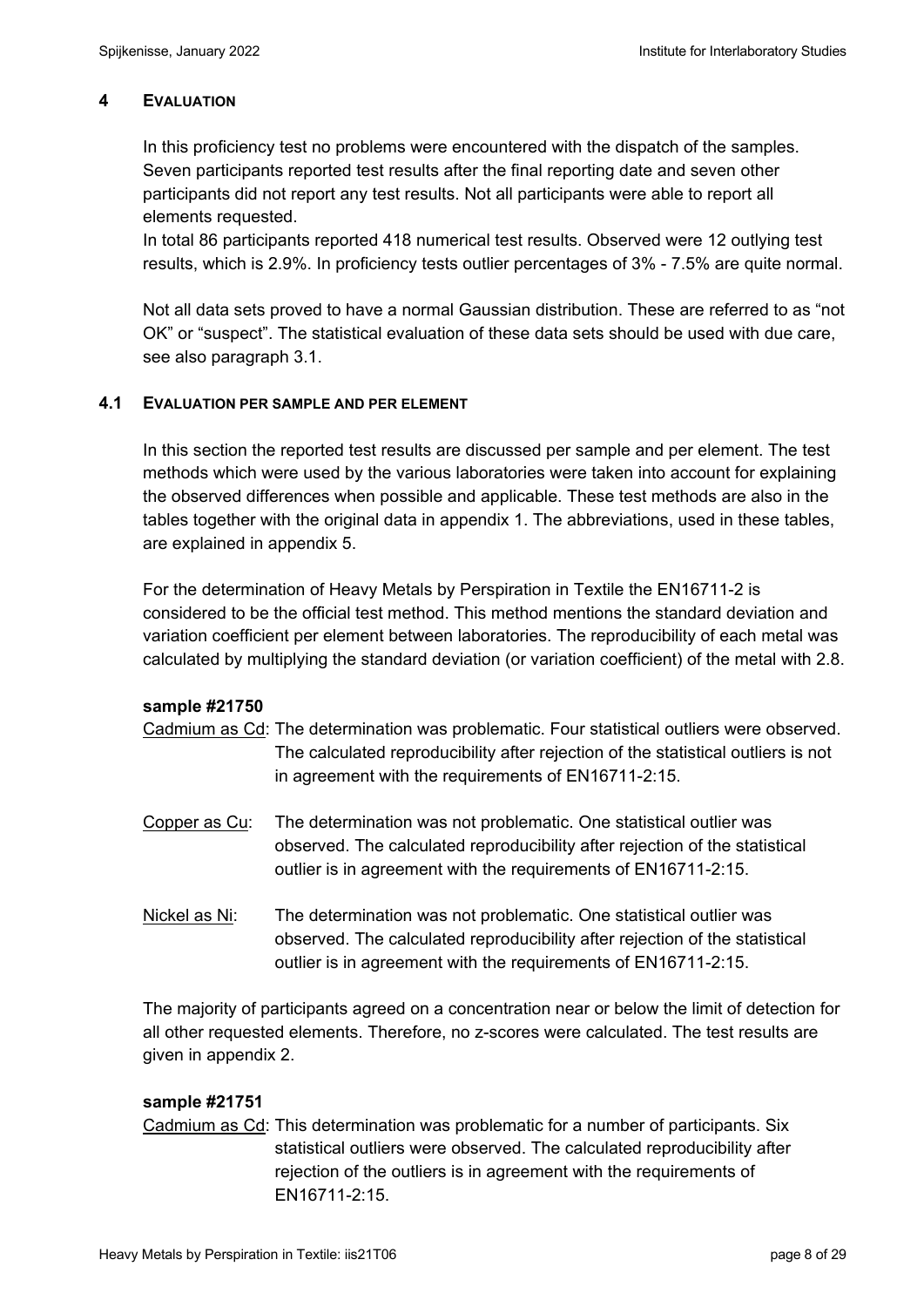Cobalt as Co: The determination was not problematic. No statistical outliers were observed. The calculated reproducibility is in agreement with the requirements of EN16711-2:15.

The majority of participants agreed on a concentration near or below the limit of detection for all other requested elements. Therefore, no z-scores were calculated. The test results are given in appendix 2.

#### **4.2 PERFORMANCE EVALUATION FOR THE GROUP OF LABORATORIES**

A comparison has been made between the reproducibility as declared by the reference test method and the reproducibility as found for the group of participating laboratories. The number of significant test results, the average, the calculated reproducibility (2.8 \* standard deviation) and the target reproducibility derived from literature reference test method (in casu EN16711-2) are presented in the next two tables.

| Element       | unit  | n  | average | $2.8 * sd$ | R(lit) |
|---------------|-------|----|---------|------------|--------|
| Cadmium as Cd | mg/kg | 79 | 2.83    | 0.93       | 0.79   |
| Copper as Cu  | mg/kg | 84 | 33.7    | 8.9        | 15.1   |
| Nickel as Ni  | mg/kg | 81 | 3.04    | 0.94       | 2.64   |

Table 3: reproducibilities of Heavy Metals by Perspiration in sample #21750

| Element       | unit  |    | average | $2.8 * sd$ | R(lit)    |
|---------------|-------|----|---------|------------|-----------|
| Cadmium as Cd | mg/kg | 79 | 11.9    | ◡. ।       | っっ<br>ა.ა |
| Cobalt as Co  | mg/kg | 83 | 25.1    | 8.1        | 9.2       |

Table 4: reproducibilities of Heavy Metals by Perspiration in sample #21751

From the tables above it can be concluded that, without statistical calculations, the group of participating laboratories do not have difficulties with the analyzes compared to the target reproducibility. See also the discussion in paragraphs 4.1 and 5.

#### **4.3 COMPARISON OF THE PROFICIENCY TEST OF NOVEMBER 2021 WITH PREVIOUS PTS**

|                                    | November<br>2021 | November<br>2020 | November<br>2019 | November<br>2018 | November<br>2017 |
|------------------------------------|------------------|------------------|------------------|------------------|------------------|
| Number of reporting laboratories   | 86               | 79               | 96               | 91               | 93               |
| Number of test results             | 418              | 314              | 408              | 254              | 674              |
| Number of statistical outliers     | 12               | 11               | 13               |                  | 15               |
| Percentage of statistical outliers | 2.9%             | 3.5%             | 3.2%             | $3.1\%$          | 2.2%             |

Table 5: comparison with previous proficiency tests

In proficiency tests, outlier percentages of 3% - 7.5% are quite normal.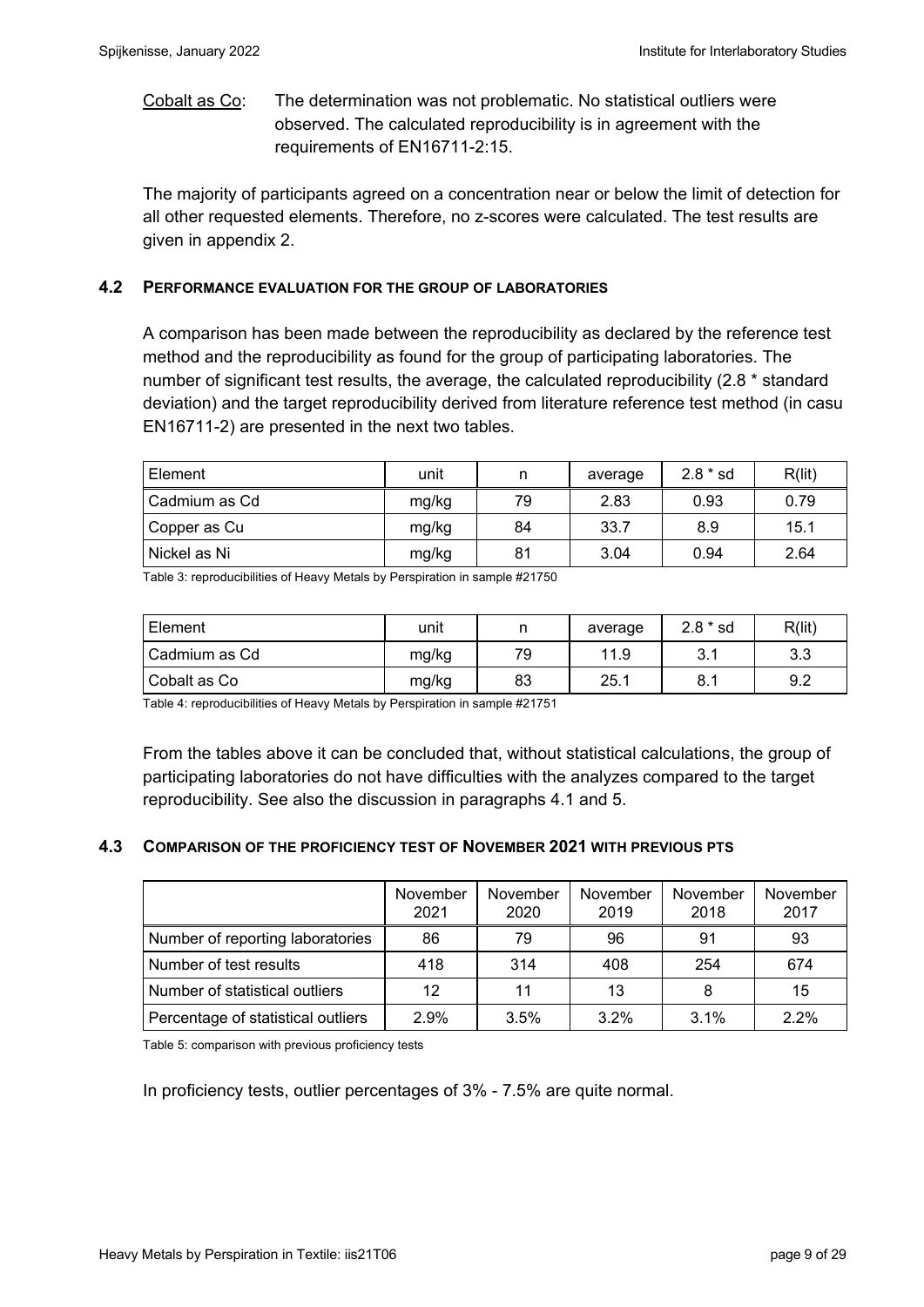The performance of the determinations of the proficiency test was compared expressed as relative standard deviation (uncertainties). The conclusions are given in the following table.

| Element        | November<br>2021 | November<br>2020 | November<br>2019 | November<br>2018 | 2010-2017 | EN16711-2 |
|----------------|------------------|------------------|------------------|------------------|-----------|-----------|
| Antimony as Sb |                  |                  | 12%              | 8%               | 16-19%    | 20%       |
| Arsenic as As  |                  |                  | 9%               | --               |           | 20%       |
| Cadmium as Cd  | $9 - 12%$        |                  | --               | --               | $9 - 18%$ | 10%       |
| Chromium as Cr | --               |                  | 11%              | 10%              | 12-19%    | 15%       |
| Cobalt as Co   | 12%              | --               | --               | --               | $8-14%$   | 13%       |
| Copper as Cu   | 10%              | $8 - 13%$        | --               |                  | $9 - 22%$ | 16%       |
| Lead as Pb     | --               |                  | --               | --               | 35-40%    | 40%       |
| Mercury as Hg  | --               | --               | --               | 34%              | 41%       | 31%       |
| Nickel as Ni   | 11%              | 10%              | 11%              | --               | 7-14%     | 10%       |

Table 6: development of uncertainties over the last years

The observed relative standard deviations are in line with previous PTs and the target values.

#### **4.4 EVALUATION OF ANALYTICAL DETAILS**

The participants were asked to provide some analytical details which are given in appendix 3. Based on the reported answers the following can be summarized:

- A vast majority (90%) mentioned that they are ISO/IEC17025 accredited to determine the reported elements.
- For the samples about 30% further cut the sample prior to analysis and 70% used the sample as received.
- Almost 75% used 1.0 grams of sample intake.
- The vast majority of the participants used the ratio of 1 g to 50 mL. Remarkably, two participants chose a ratio of 1g to 20-30 mL. Please note that in the method it is described that there can be a risk that not all the fabric is wetted sufficiently when a smaller amount of simulant is used.

It appeared that no effect was observed on the reported test results for the determined elements in sample #21750 nor in sample #21751 because the observed reproducibilities are in line with the reference test method EN16711-2:15.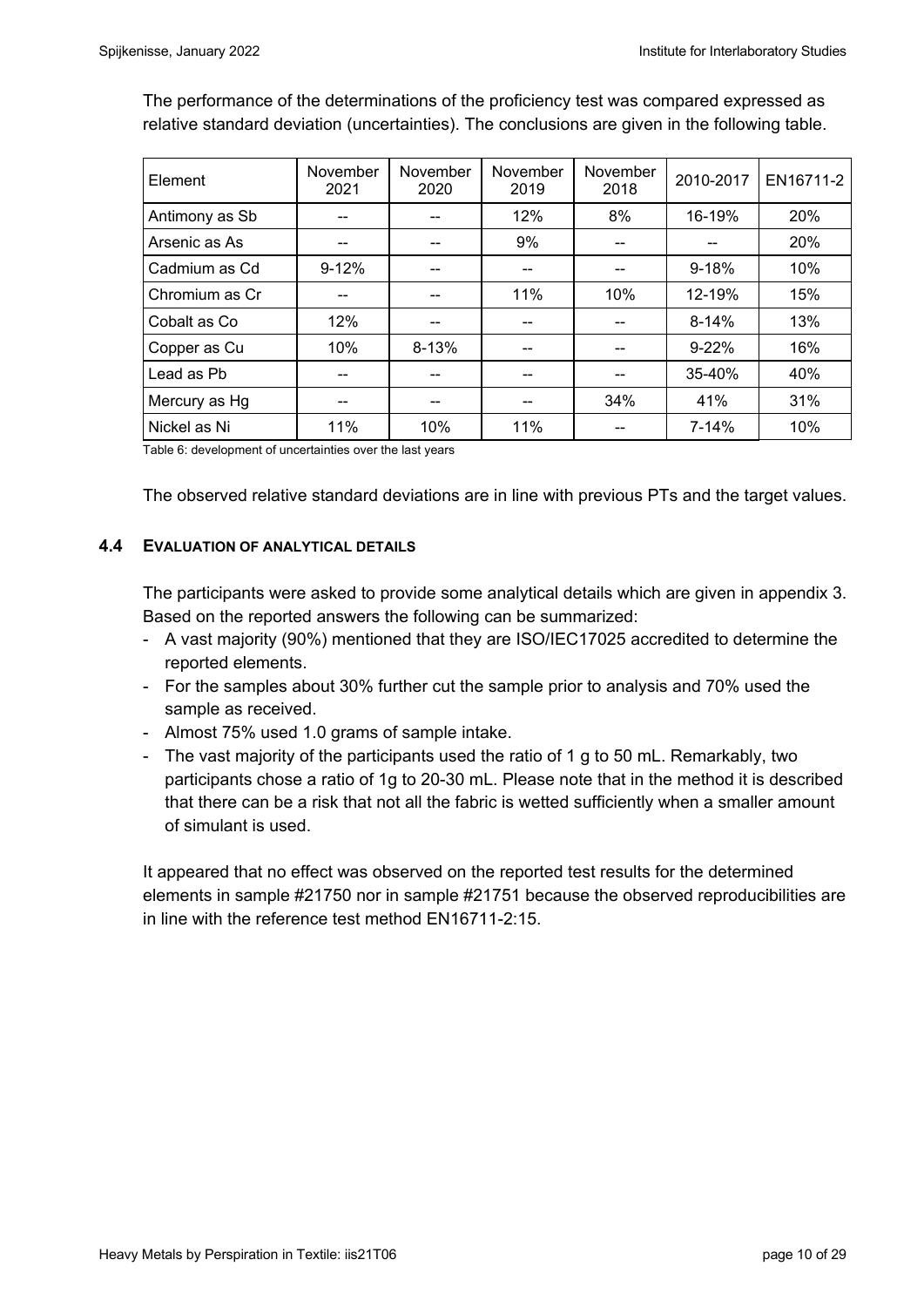#### **5 DISCUSSION**

Sample #21750 was also used in a previous proficiency test iis15A04 as sample #15205. A comparison is given in table below.

| Element       | unit  | Sample #21750 |         |            | Sample #15205 |         |            |  |
|---------------|-------|---------------|---------|------------|---------------|---------|------------|--|
|               |       |               | average | $2.8 * sd$ | n             | average | $2.8 * sd$ |  |
| Cadmium as Cd | mg/kg | 79            | 2.83    | 0.93       | 79            | 2.86    | 0.95       |  |
| Copper as Cu  | mg/kg | 84            | 33.7    | 8.9        | 83            | 33.6    | 10.2       |  |
| Nickel as Ni  | mg/kg | 81            | 3.04    | 0.94       | 80            | 3.00    | 0.94       |  |

Table 7: comparison sample #21750 with #15205

The current PT results are in line with the previous PT. Therefore, it is concluded that the samples textile containing Cadmium, Copper and Nickel is stable for six years at least.

When the results of this interlaboratory study were compared to the Oekotex 100 (see table below), it was noticed that all participants would have made identical decisions about the acceptability of the textiles for the determined components.

|                | Class $1$ :<br>baby clothes<br>in mg/kg | Class $2$ :<br>direct skin<br>contact<br>in mg/kg | Class 3:<br>no direct skin<br>contact<br>in mg/kg | Class 4:<br>decoration<br>material<br>in mg/kg |
|----------------|-----------------------------------------|---------------------------------------------------|---------------------------------------------------|------------------------------------------------|
| Antimony as Sb | 30.0                                    | 30.0                                              | 30.0                                              |                                                |
| Arsenic as As  | 0.2                                     | 1.0                                               | 1.0                                               | 1.0                                            |
| Cadmium as Cd  | 0.1                                     | 0.1                                               | 0.1                                               | 0.1                                            |
| Chromium as Cr | 1.0                                     | 2.0                                               | 2.0                                               | 2.0                                            |
| Cobalt as Co   | 1.0                                     | 4.0                                               | 4.0                                               | 4.0                                            |
| Copper as Cu   | 25.0                                    | 50.0                                              | 50.0                                              | 50.0                                           |
| Lead as Pb     | 0.2                                     | 1.0                                               | 1.0                                               | 1.0                                            |
| Mercury as Hg  | 0.02                                    | 0.02                                              | 0.02                                              | 0.02                                           |
| Nickel as Ni   | 1.0                                     | 4.0                                               | 4.0                                               | 4.0                                            |

Table 8: Overview from Oekotex 100

All reporting laboratories would have rejected both samples based on the test results for one or more elements.

#### **6 CONCLUSION**

Each laboratory should evaluate its performance in this study and make decisions about necessary corrective actions. Therefore, participation on a regular basis in this scheme could be helpful to improve the performance and thus increase of the quality of the analytical results.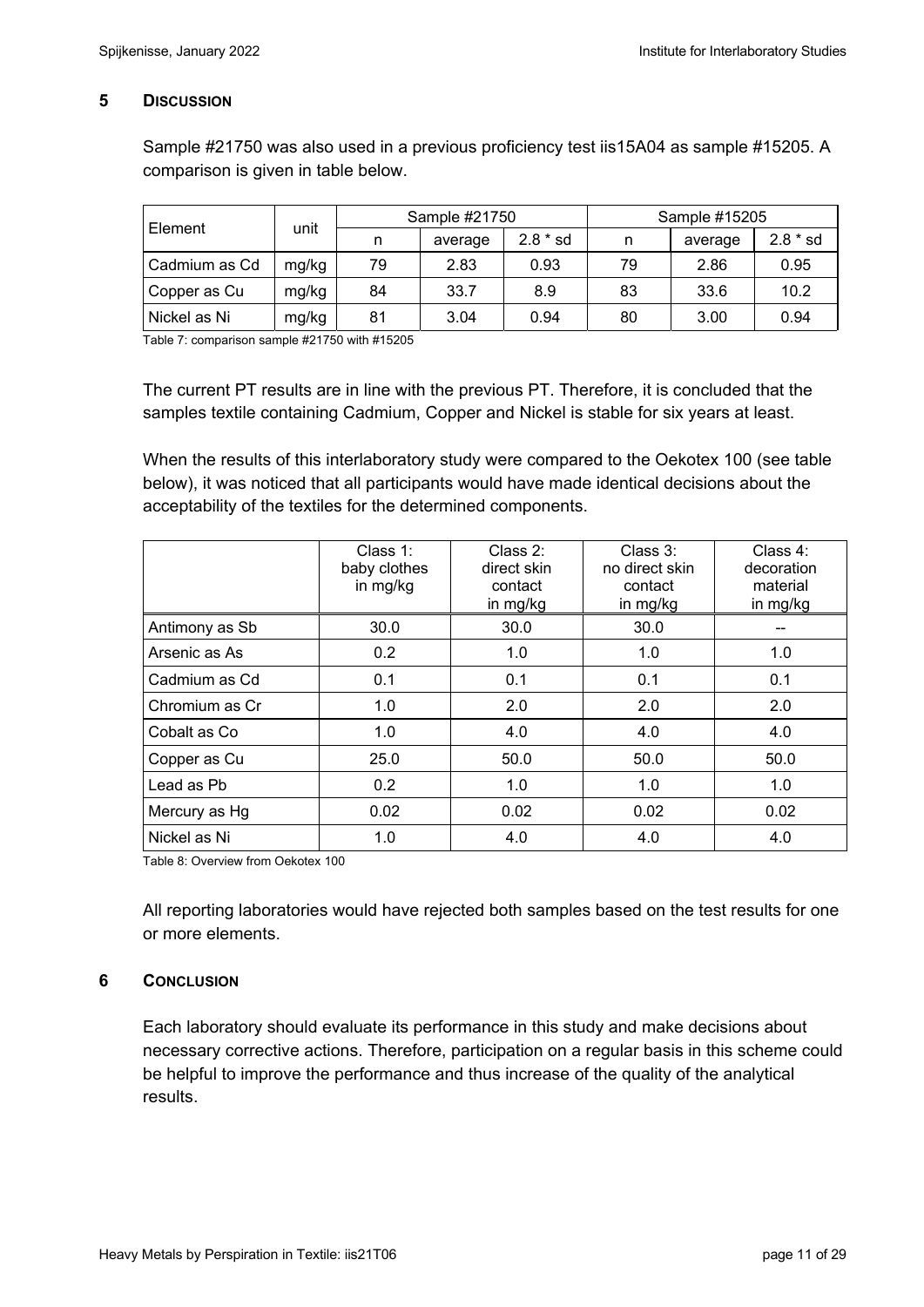#### **APPENDIX 1**

Determination of Cadmium as Cd on sample #21750; results in mg/kg

| lab          | method                  | value          | mark    | z(targ)            | remarks                              |
|--------------|-------------------------|----------------|---------|--------------------|--------------------------------------|
| 110          | <b>ISO105E04</b>        | 2.896          |         | 0.24               |                                      |
| 210          |                         | -----          |         | -----              |                                      |
| 339<br>362   | ISO105E04               | -----<br>2.335 | W       | -----<br>$-1.75$   | test result withdrawn, reported 0.95 |
| 551          |                         | -----          |         | -----              |                                      |
| 622          |                         | 3.047          |         | 0.77               |                                      |
| 623          | EN16711-2               | 2.32           |         | $-1.80$            |                                      |
| 840          | EN16711-2               | 3.31           |         | 1.70               |                                      |
| 2108<br>2115 | In house                | 1.818          | C       | $-3.57$<br>1.88    | first reported 1.604                 |
| 2120         | EN1611-2<br>EN16711-2   | 3.36<br>3.2    |         | 1.31               |                                      |
| 2129         | EN16711-2               | 2.89           |         | 0.22               |                                      |
| 2131         | In house                | 3.15           |         | 1.13               |                                      |
| 2165         | EN16711-2               | 2.970          |         | 0.50               |                                      |
| 2215         | EN16711-2               | 2.932          |         | 0.36               |                                      |
| 2241<br>2250 | EN16711-2<br>EN16711-2  | 2.998<br>3.05  |         | 0.60<br>0.78       |                                      |
| 2255         | EN16711-2               | 2.75           |         | $-0.28$            |                                      |
| 2264         | ISO17294/105E04         | 2.788          |         | $-0.15$            |                                      |
| 2265         |                         | 1.973          |         | $-3.03$            |                                      |
| 2272         | EN16711-2               | 2.9            |         | 0.25               |                                      |
| 2287<br>2289 | EN16711-2<br>DIN54233-3 | $5$<br>2.88    |         | -----<br>0.18      |                                      |
| 2290         | EN16711-2               | 3.25           |         | 1.49               |                                      |
| 2293         | EN16711-2               | 3.32           |         | 1.74               |                                      |
| 2295         |                         | -----          |         | -----              |                                      |
| 2310         | EN16711-2               | 2.82           |         | $-0.03$            |                                      |
| 2311<br>2320 | EN16711-2<br>In house   | 2.78<br>2.4    | C       | $-0.17$<br>$-1.52$ | first reported 1.446                 |
| 2330         | ISO105E04               | 2.647          |         | $-0.64$            |                                      |
| 2347         | EN16711-2               | 2.978          |         | 0.53               |                                      |
| 2350         | EN16711-2               | 2.718          |         | $-0.39$            |                                      |
| 2352         | EN16711-2               | 2.923          |         | 0.33               |                                      |
| 2357<br>2358 | EN16711-2<br>EN16711-2  | 3.0<br>2.866   |         | 0.60<br>0.13       |                                      |
| 2363         | EN16711-2               | 2.9            |         | 0.25               |                                      |
| 2365         | EN16711-2               | 3.011          |         | 0.64               |                                      |
| 2370         | ISO105E04               | 3.02           |         | 0.67               |                                      |
| 2372         | EN16711-2               | 3.05           |         | 0.78               |                                      |
| 2375<br>2379 | EN16711-2<br>EN16711-2  | 2.79<br>4.0459 | R(0.05) | $-0.14$<br>4.30    |                                      |
| 2380         | EN16711-2               | 2.66           |         | $-0.60$            |                                      |
| 2381         | EN16711-2               | 2.60           |         | $-0.81$            |                                      |
| 2382         | EN16711-2               | 2.7570         |         | $-0.25$            |                                      |
| 2385<br>2390 | EN16711-2<br>ISO105E04  | 3.0<br>2.522   |         | 0.60<br>$-1.09$    |                                      |
| 2410         | EN16711-2               | 3.1            |         | 0.96               |                                      |
| 2426         |                         | -----          |         | -----              |                                      |
| 2429         | EN16711-2               | 3.03           |         | 0.71               |                                      |
| 2442<br>2452 | EN16711-2               | 2.7932<br>2.81 |         | $-0.13$            |                                      |
| 2456         | EN16711-2<br>EN16711-2  | 2.4            |         | $-0.07$<br>$-1.52$ |                                      |
| 2459         | EN16711-2               | 2.351          |         | $-1.69$            |                                      |
| 2472         | GB/T17593               | 2.79           |         | $-0.14$            |                                      |
| 2492         | EN16711-2               | 2.911          |         | 0.29               |                                      |
| 2499<br>2511 | EN16711-2<br>EN16711-2  | 3.3911<br>2.99 |         | 1.99<br>0.57       |                                      |
| 2515         | ISO105E04               | 2.676          |         | $-0.54$            |                                      |
| 2520         | ISO105E04               | 2.8            |         | $-0.10$            |                                      |
| 2532         | EN16711-2               | 2.7            |         | $-0.46$            |                                      |
| 2573         | EN16711-2               | 2.723          |         | $-0.38$            |                                      |
| 2582<br>2590 | EN16711-2<br>EN16711-2  | 3.045<br>2.29  |         | 0.76<br>$-1.91$    |                                      |
| 2591         | EN16711-2               | 3.70           |         | 3.08               |                                      |
| 2618         |                         | -----          |         | -----              |                                      |
| 2638         | EN16711-2               | 2.63           |         | $-0.70$            |                                      |
| 2644         | EN16711-2               | 12.52          | R(0.01) | 34.25              |                                      |
| 2665<br>2671 | EN16711-2<br>EN16711-2  | 3.077<br>2.73  |         | 0.88<br>$-0.35$    |                                      |
| 2678         | EN16711-2               | 1.81           |         | $-3.60$            |                                      |
| 2728         | SNI7334                 | 3.093          | C       | 0.93               | first reported 0.685                 |
| 2743         | EN16711-2               | 3.158          |         | 1.16               |                                      |
| 2773         |                         | -----          |         | -----              |                                      |
| 2859<br>2867 | EN16711-2               | -----<br>2.923 |         | -----<br>0.33      |                                      |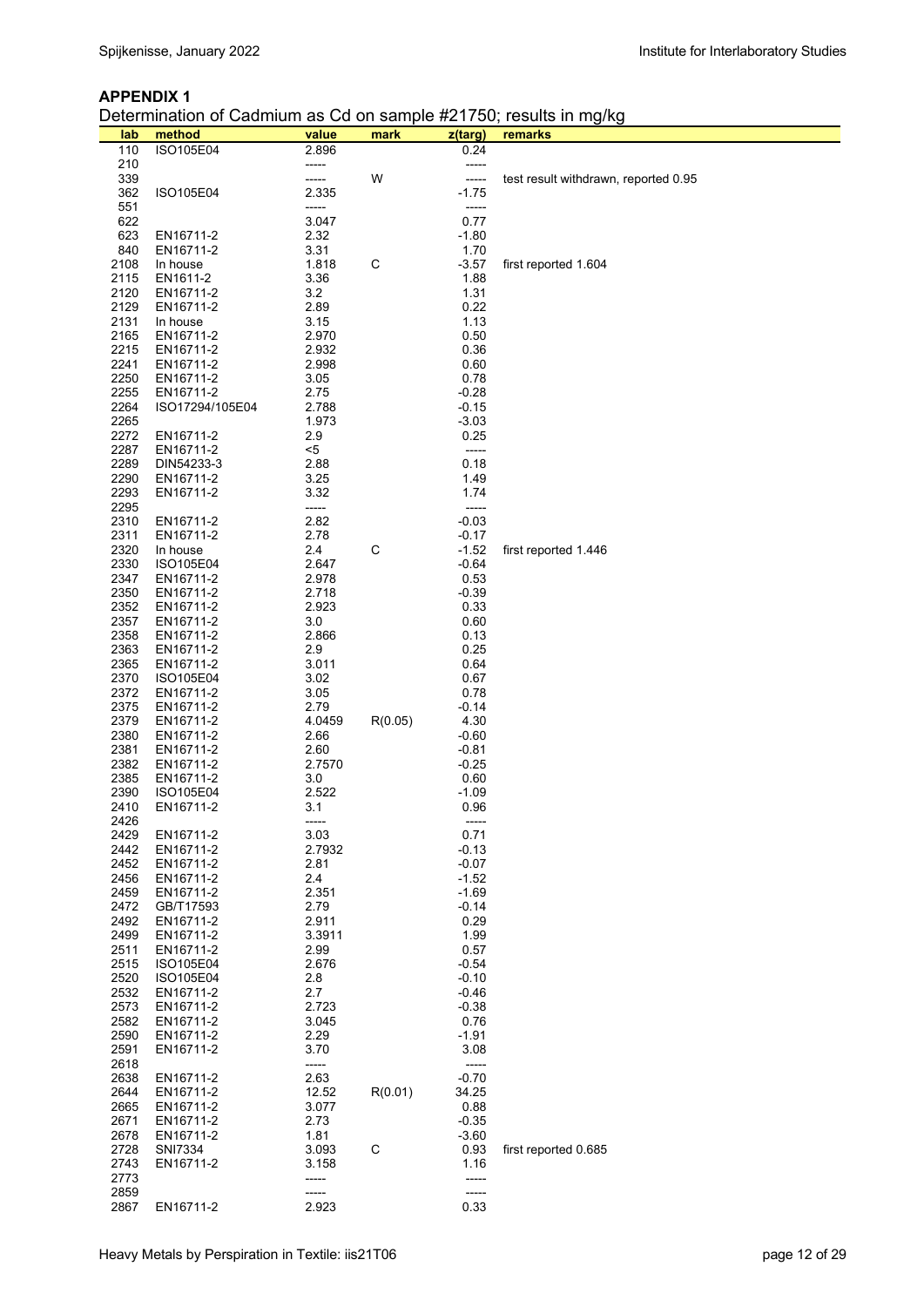| lab  | method                | value   | mark        | z(targ) | remarks               |
|------|-----------------------|---------|-------------|---------|-----------------------|
| 2910 | EN16711-2             | 2.952   |             | 0.43    |                       |
| 2912 |                       | -----   |             | -----   |                       |
| 2948 | EN16711-2             | 2.936   |             | 0.38    |                       |
| 2953 | EN16711-2             | 3.08    |             | 0.89    |                       |
| 2976 | EN16711-2             | 2.79    |             | $-0.14$ |                       |
| 2977 | EN16711-2             | 2.708   |             | $-0.43$ |                       |
| 2979 | EN16711-2             | 2.881   |             | 0.18    |                       |
| 2982 | EN16711-2             | 2.60    |             | $-0.81$ |                       |
| 2984 | SNI7334               | 0.1702  | R(0.01)     | $-9.40$ |                       |
| 3116 |                       | 2.976   |             | 0.52    |                       |
| 3117 | EN16711-2             | 2.604   |             | $-0.80$ |                       |
| 3118 | EN16711-2             | 1.0539  | C, R(0.01)  | $-6.27$ | first reported 1.5141 |
| 3154 | EN16711-2             | 2.15    |             | $-2.40$ |                       |
| 3166 | In house              | 2.47    |             | $-1.27$ |                       |
| 3172 | EN16711-2             | 2.7825  |             | $-0.16$ |                       |
| 3176 | EN16711-2             | 3.008   |             | 0.63    |                       |
| 3210 | EN16711-2             | 3.201   |             | 1.31    |                       |
| 3228 | EN16711-2             | 2.86    |             | 0.11    |                       |
|      | normality             | suspect |             |         |                       |
|      | n                     | 79      |             |         |                       |
|      | outliers              | 4       |             |         |                       |
|      | mean $(n)$            | 2.8291  |             |         |                       |
|      | st.dev. (n)           | 0.33198 | $RSD = 12%$ |         |                       |
|      | R(calc.)              | 0.9295  |             |         |                       |
|      | st.dev.(EN16711-2:15) | 0.28291 |             |         |                       |
|      | R(EN16711-2:15)       | 0.7921  |             |         |                       |



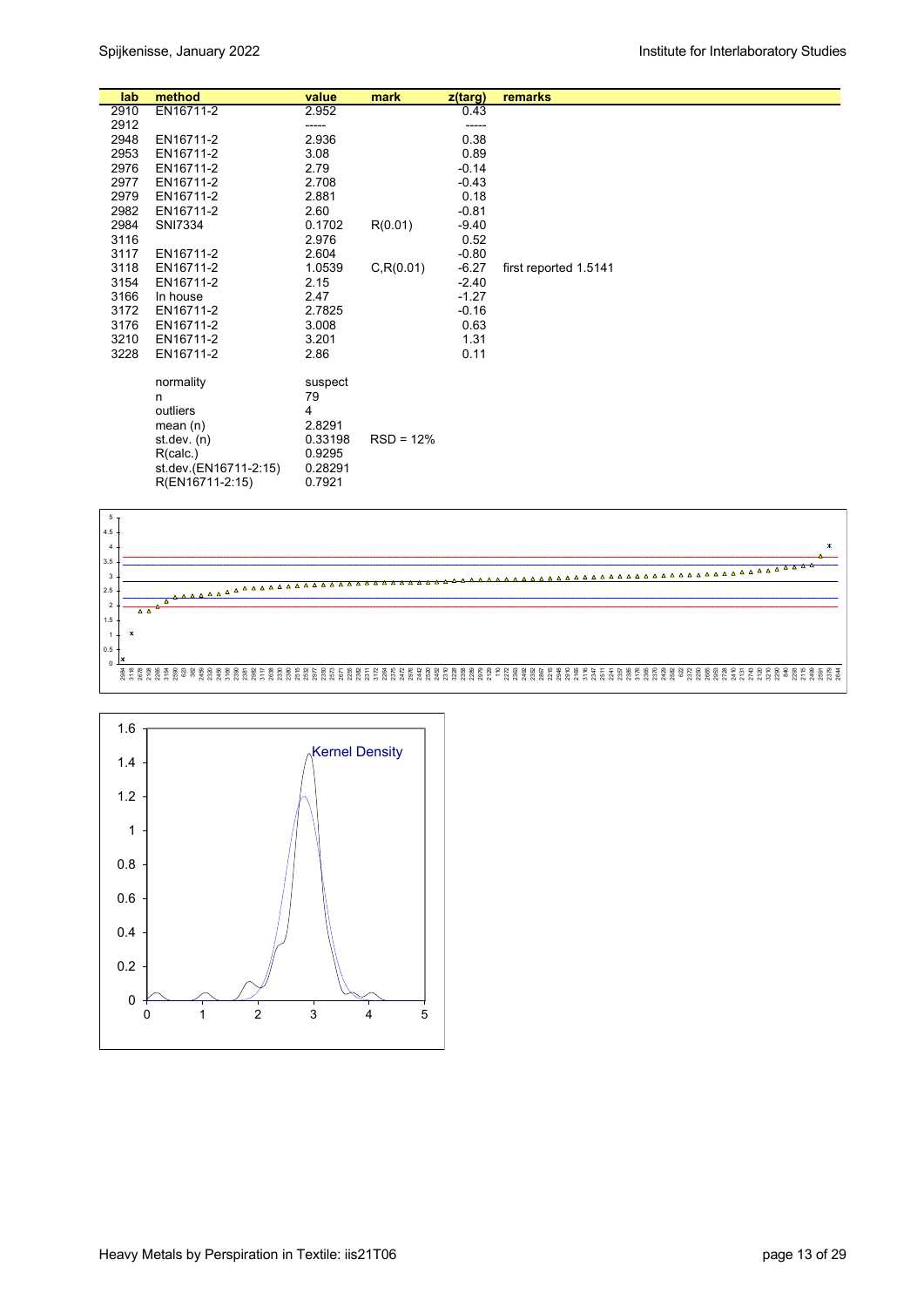# Determination of Copper as Cu on sample #21750; results in mg/kg

| lab  | method          | value   | mark | z(targ)  | remarks |
|------|-----------------|---------|------|----------|---------|
| 110  | ISO105E04       | 34.65   |      | 0.18     |         |
| 210  |                 | -----   |      | $-----1$ |         |
| 339  | EN16711-2       | 25.28   |      | $-1.56$  |         |
|      |                 |         |      |          |         |
| 362  | ISO105E04       | 39.35   |      | 1.05     |         |
| 551  |                 | -----   |      | -----    |         |
| 622  |                 | 36.124  |      | 0.45     |         |
| 623  | EN16711-2       | 37.16   |      | 0.64     |         |
| 840  | EN16711-2       | 36.21   |      | 0.47     |         |
| 2108 | In house        | 31.497  |      | -0.41    |         |
|      |                 |         |      |          |         |
| 2115 | EN1611-2        | 37.04   |      | 0.62     |         |
| 2120 | EN16711-2       | 33.8    |      | 0.02     |         |
| 2129 | EN16711-2       | 34.72   |      | 0.19     |         |
| 2131 | In house        | 35.24   |      | 0.29     |         |
| 2165 | EN16711-2       | 35.429  |      | 0.32     |         |
| 2215 | EN16711-2       | 32.7406 |      | $-0.18$  |         |
| 2241 | EN16711-2       | 33.230  |      | $-0.09$  |         |
|      |                 |         |      |          |         |
| 2250 | EN16711-2       | 33.1    |      | $-0.11$  |         |
| 2255 | EN16711-2       | 34.0    |      | 0.06     |         |
| 2264 | ISO17294/105E04 | 42.028  |      | 1.54     |         |
| 2265 |                 | 42.767  |      | 1.68     |         |
| 2272 | EN16711-2       | 31      |      | $-0.50$  |         |
| 2287 | EN16711-2       | 35.61   |      | 0.35     |         |
| 2289 | DIN54233-3      | 31.82   |      | $-0.35$  |         |
|      |                 |         |      |          |         |
| 2290 | EN16711-2       | 32.13   |      | $-0.29$  |         |
| 2293 | EN16711-2       | 28.89   |      | $-0.89$  |         |
| 2295 |                 | -----   |      | -----    |         |
| 2310 | EN16711-2       | 32.1    |      | $-0.30$  |         |
| 2311 | EN16711-2       | 31.38   |      | -0.43    |         |
| 2320 | In house        | 39.632  |      | 1.10     |         |
| 2330 |                 |         |      | 0.09     |         |
|      | ISO105E04       | 34.187  |      |          |         |
| 2347 | EN16711-2       | 33.428  |      | $-0.05$  |         |
| 2350 | EN16711-2       | 35.26   |      | 0.29     |         |
| 2352 | EN16711-2       | 35.913  |      | 0.41     |         |
| 2357 | EN16711-2       | 35.32   |      | 0.30     |         |
| 2358 | EN16711-2       | 34.120  |      | 0.08     |         |
| 2363 | EN16711-2       | 35.7    |      | 0.37     |         |
|      |                 |         |      |          |         |
| 2365 | EN16711-2       | 36.130  |      | 0.45     |         |
| 2370 | ISO105E04       | 36.1    |      | 0.44     |         |
| 2372 | EN16711-2       | 38.6    |      | 0.91     |         |
| 2375 | EN16711-2       | 32      |      | $-0.32$  |         |
| 2379 | EN16711-2       | 34.7500 |      | 0.19     |         |
| 2380 | EN16711-2       | 32.9    |      | $-0.15$  |         |
| 2381 | EN16711-2       | 32.54   |      | $-0.22$  |         |
|      |                 |         |      |          |         |
| 2382 | EN16711-2       | 35.3970 |      | 0.31     |         |
| 2385 | EN16711-2       | 30      |      | $-0.69$  |         |
| 2390 | ISO105E04       | 34.885  |      | 0.22     |         |
| 2410 | EN16711-2       | 33.3    |      | $-0.07$  |         |
| 2426 |                 | -----   |      | $-----$  |         |
| 2429 | EN16711-2       | 30.92   |      | $-0.52$  |         |
| 2442 | EN16711-2       | 33.4024 |      | $-0.06$  |         |
| 2452 |                 | 34.27   |      | 0.11     |         |
|      | EN16711-2       |         |      |          |         |
| 2456 | EN16711-2       | 35.2    |      | 0.28     |         |
| 2459 | EN16711-2       | 28.441  |      | $-0.98$  |         |
| 2472 | GB/T17593       | 33.09   |      | $-0.11$  |         |
| 2492 | EN16711-2       | 34.426  |      | 0.13     |         |
| 2499 | EN16711-2       | 35.9030 |      | 0.41     |         |
| 2511 | EN16711-2       | 33.89   |      | 0.03     |         |
| 2515 | ISO105E04       | 31.069  |      | $-0.49$  |         |
|      |                 |         |      |          |         |
| 2520 | ISO105E04       | 40      |      | 1.17     |         |
| 2532 | EN16711-2       | 30.73   |      | $-0.55$  |         |
| 2573 | EN16711-2       | 34.00   |      | 0.06     |         |
| 2582 | EN16711-2       | 34.159  |      | 0.08     |         |
| 2590 | EN16711-2       | 25.80   |      | -1.47    |         |
| 2591 | EN16711-2       | 30.49   |      | $-0.60$  |         |
| 2618 |                 | -----   |      | -----    |         |
|      |                 |         |      |          |         |
| 2638 | EN16711-2       | 30.34   |      | $-0.62$  |         |
| 2644 |                 | -----   |      | $-----$  |         |
| 2665 | EN16711-2       | 33.593  |      | $-0.02$  |         |
| 2671 | EN16711-2       | 30.55   |      | $-0.58$  |         |
| 2678 | EN16711-2       | 26.36   |      | $-1.36$  |         |
| 2728 | SNI7334         | 31.539  |      | $-0.40$  |         |
| 2743 | EN16711-2       | 35.961  |      | 0.42     |         |
| 2773 |                 |         |      |          |         |
|      |                 | -----   |      | -----    |         |
| 2859 | EN16711-2       | 33.001  |      | $-0.13$  |         |
| 2867 | EN16711-2       | 35.11   |      | 0.26     |         |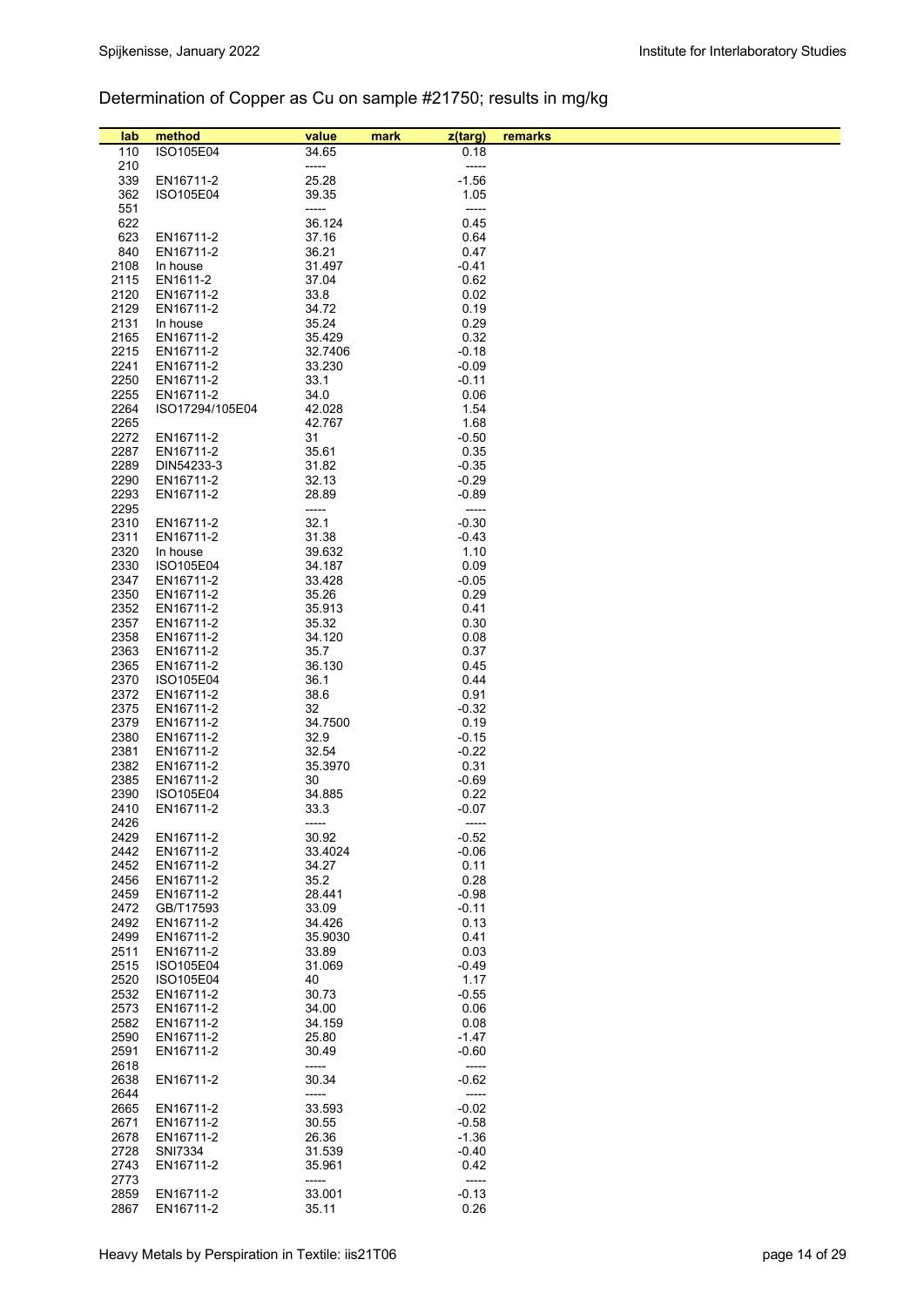| lab  | method                | value   | mark        | z(targ) | remarks |  |
|------|-----------------------|---------|-------------|---------|---------|--|
| 2910 | EN16711-2             | 35.953  |             | 0.42    |         |  |
| 2912 |                       | -----   |             | -----   |         |  |
| 2948 | EN16711-2             | 35.87   |             | 0.40    |         |  |
| 2953 | EN16711-2             | 35.38   |             | 0.31    |         |  |
| 2976 | EN16711-2             | 30.81   |             | $-0.54$ |         |  |
| 2977 | EN16711-2             | 21.354  | R(0.05)     | $-2.29$ |         |  |
| 2979 | EN16711-2             | 33.992  |             | 0.05    |         |  |
| 2982 | EN16711-2             | 32.83   |             | $-0.16$ |         |  |
| 2984 | SNI7334               | 27.9553 |             | $-1.07$ |         |  |
| 3116 |                       | 32.52   |             | $-0.22$ |         |  |
| 3117 | EN16711-2             | 29.006  |             | $-0.87$ |         |  |
| 3118 | EN16711-2             | 32.1962 |             | $-0.28$ |         |  |
| 3154 | EN16711-2             | 29.47   |             | $-0.78$ |         |  |
| 3166 | In house              | 32.4    |             | $-0.24$ |         |  |
| 3172 | EN16711-2             | 35.575  |             | 0.35    |         |  |
| 3176 | EN16711-2             | 35.239  |             | 0.29    |         |  |
| 3210 | EN16711-2             | 37.78   |             | 0.76    |         |  |
| 3228 | EN16711-2             | 34.24   |             | 0.10    |         |  |
|      |                       |         |             |         |         |  |
|      | normality             | suspect |             |         |         |  |
|      | n                     | 84      |             |         |         |  |
|      | outliers              | 1       |             |         |         |  |
|      | mean(n)               | 33.701  |             |         |         |  |
|      | st.dev. $(n)$         | 3.1877  | $RSD = 10%$ |         |         |  |
|      | R(calc.)              | 8.926   |             |         |         |  |
|      | st.dev.(EN16711-2:15) | 5.3922  |             |         |         |  |
|      | R(EN16711-2:15)       | 15.098  |             |         |         |  |



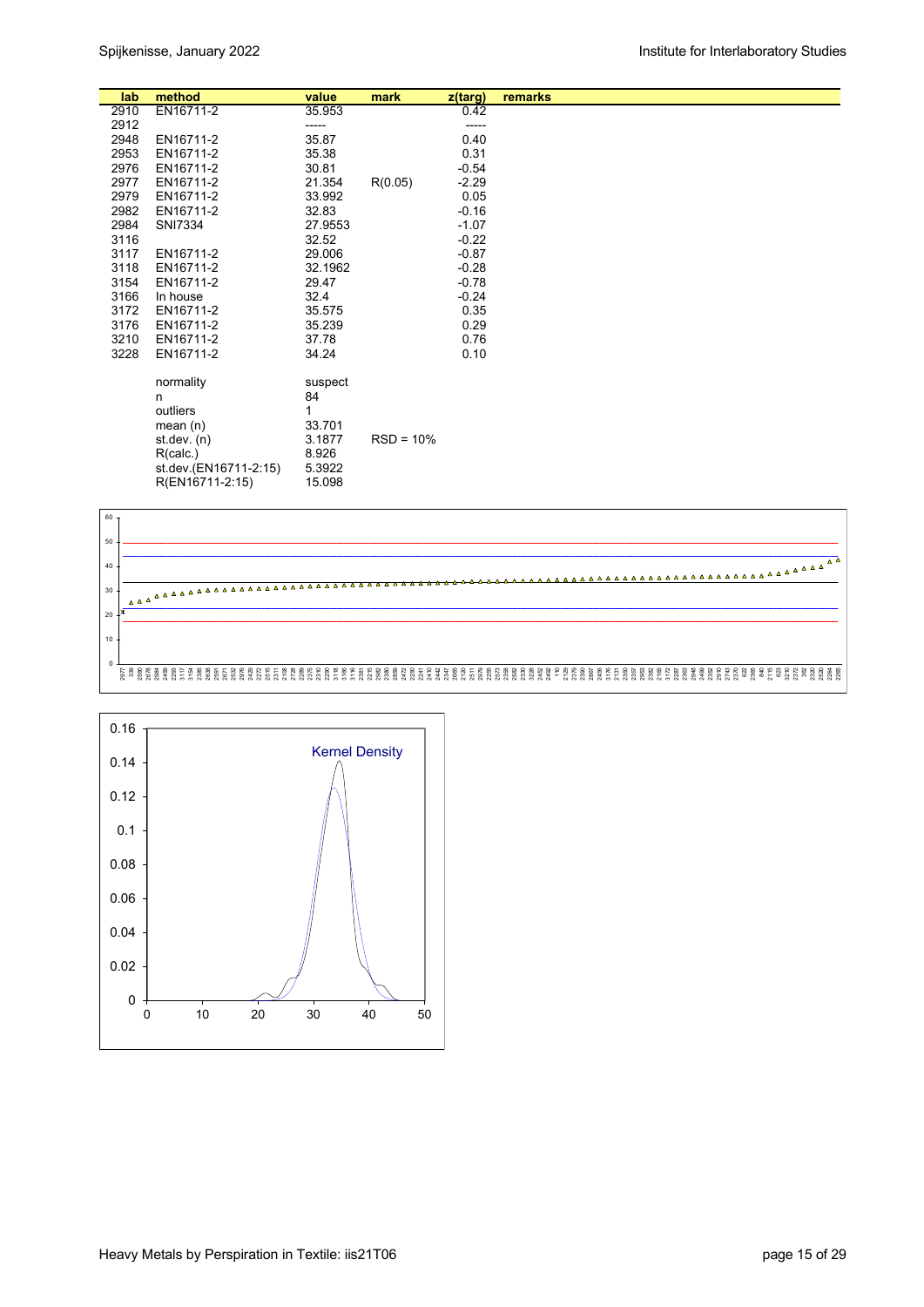# Determination of Nickel as Ni on sample #21750; results in mg/kg

| lab          | method                 | value          | mark    | z(targ)            | remarks |
|--------------|------------------------|----------------|---------|--------------------|---------|
| 110          | ISO105E04              | 2.97           |         | $-0.07$            |         |
| 210          |                        | -----          |         | -----              |         |
| 339          | EN16711-2              | 2.73           |         | $-0.32$            |         |
| 362          | ISO105E04              | < 0.5          |         | -----              |         |
| 551          |                        | -----          |         | -----              |         |
| 622          |                        | 3.378          |         | 0.36               |         |
| 623          | EN16711-2              | 3.27           |         | 0.25               |         |
| 840          | EN16711-2              | 3.88           |         | 0.90               |         |
| 2108         | In house               | 3.153          |         | 0.12               |         |
| 2115         | EN1611-2               | 3.24           |         | 0.22               |         |
| 2120         | EN16711-2              | 3.0            |         | $-0.04$            |         |
| 2129         | EN16711-2              | 3.19           |         | 0.16               |         |
| 2131         | In house               | 3.152          |         | 0.12               |         |
| 2165<br>2215 | EN16711-2              | 3.066          |         | 0.03               |         |
| 2241         | EN16711-2<br>EN16711-2 | 3.015<br>3.129 |         | $-0.02$<br>0.10    |         |
| 2250         | EN16711-2              | 3.03           |         | $-0.01$            |         |
| 2255         | EN16711-2              | 3.0            |         | $-0.04$            |         |
| 2264         | ISO17294/105E04        | 3.026          |         | $-0.01$            |         |
| 2265         |                        | 3.313          |         | 0.29               |         |
| 2272         | EN16711-2              | 2.9            |         | $-0.14$            |         |
| 2287         | EN16711-2              | $5$            |         | -----              |         |
| 2289         | DIN54233-3             | 2.93           |         | $-0.11$            |         |
| 2290         | EN16711-2              | 3.17           |         | 0.14               |         |
| 2293         | EN16711-2              | 3.54           |         | 0.54               |         |
| 2295         |                        | -----          |         | -----              |         |
| 2310<br>2311 | EN16711-2              | 3.1            |         | 0.07               |         |
| 2320         | EN16711-2<br>In house  | 2.95<br>1.612  | R(0.01) | $-0.09$<br>$-1.51$ |         |
| 2330         | ISO105E04              | 2.887          |         | $-0.16$            |         |
| 2347         | EN16711-2              | 2.849          |         | $-0.20$            |         |
| 2350         | EN16711-2              | 3.139          |         | 0.11               |         |
| 2352         | EN16711-2              | 3.013          |         | $-0.02$            |         |
| 2357         | EN16711-2              | 3.01           |         | $-0.03$            |         |
| 2358         | EN16711-2              | 2.921          |         | $-0.12$            |         |
| 2363         | EN16711-2              | 3.0            |         | $-0.04$            |         |
| 2365         | EN16711-2              | 2.949          |         | $-0.09$            |         |
| 2370         | ISO105E04              | 3.08           |         | 0.05               |         |
| 2372         | EN16711-2              | 3.88           |         | 0.90               |         |
| 2375         | EN16711-2              | 2.91           |         | $-0.13$            |         |
| 2379         | EN16711-2              | 3.5756         |         | 0.57               |         |
| 2380         | EN16711-2              | 3.09           |         | 0.06               |         |
| 2381<br>2382 | EN16711-2<br>EN16711-2 | 3.01<br>3.0410 |         | $-0.03$<br>0.01    |         |
| 2385         | EN16711-2              | 3.0            |         | $-0.04$            |         |
| 2390         | ISO105E04              | 2.302          |         | $-0.78$            |         |
| 2410         | EN16711-2              | 3.1            |         | 0.07               |         |
| 2426         |                        | -----          |         | -----              |         |
| 2429         | EN16711-2              | 3.11           |         | 0.08               |         |
| 2442         | EN16711-2              | 3.0272         |         | $-0.01$            |         |
| 2452         | EN16711-2              | 2.88           |         | $-0.17$            |         |
| 2456         | EN16711-2              | 2.6            |         | $-0.46$            |         |
| 2459         | EN16711-2              | 2.962          |         | $-0.08$            |         |
| 2472         | GB/T17593              | 2.82           |         | $-0.23$            |         |
| 2492         | EN16711-2              | 2.945          |         | $-0.10$            |         |
| 2499         | EN16711-2              | 3.3965         |         | 0.38               |         |
| 2511<br>2515 | EN16711-2<br>ISO105E04 | 2.96<br>3.300  |         | $-0.08$<br>0.28    |         |
| 2520         | ISO105E04              | 3.9            |         | 0.92               |         |
| 2532         | EN16711-2              | 2.60           |         | -0.46              |         |
| 2573         | EN16711-2              | 3.00           |         | $-0.04$            |         |
| 2582         | EN16711-2              | 2.972          |         | $-0.07$            |         |
| 2590         | EN16711-2              | 2.49           |         | $-0.58$            |         |
| 2591         | EN16711-2              | 2.90           |         | -0.14              |         |
| 2618         |                        | -----          |         | -----              |         |
| 2638         | EN16711-2              | 2.67           |         | $-0.39$            |         |
| 2644         |                        | -----          |         | -----              |         |
| 2665         | EN16711-2              | 2.947          |         | $-0.09$            |         |
| 2671         | EN16711-2              | 2.82           |         | $-0.23$            |         |
| 2678         | EN16711-2              | 2.033          |         | $-1.07$            |         |
| 2728<br>2743 | SNI7334                | 2.635          |         | -0.43              |         |
| 2773         | EN16711-2              | 3.155<br>----- |         | 0.13<br>-----      |         |
| 2859         |                        | -----          |         | -----              |         |
| 2867         | EN16711-2              | 3.034          |         | 0.00               |         |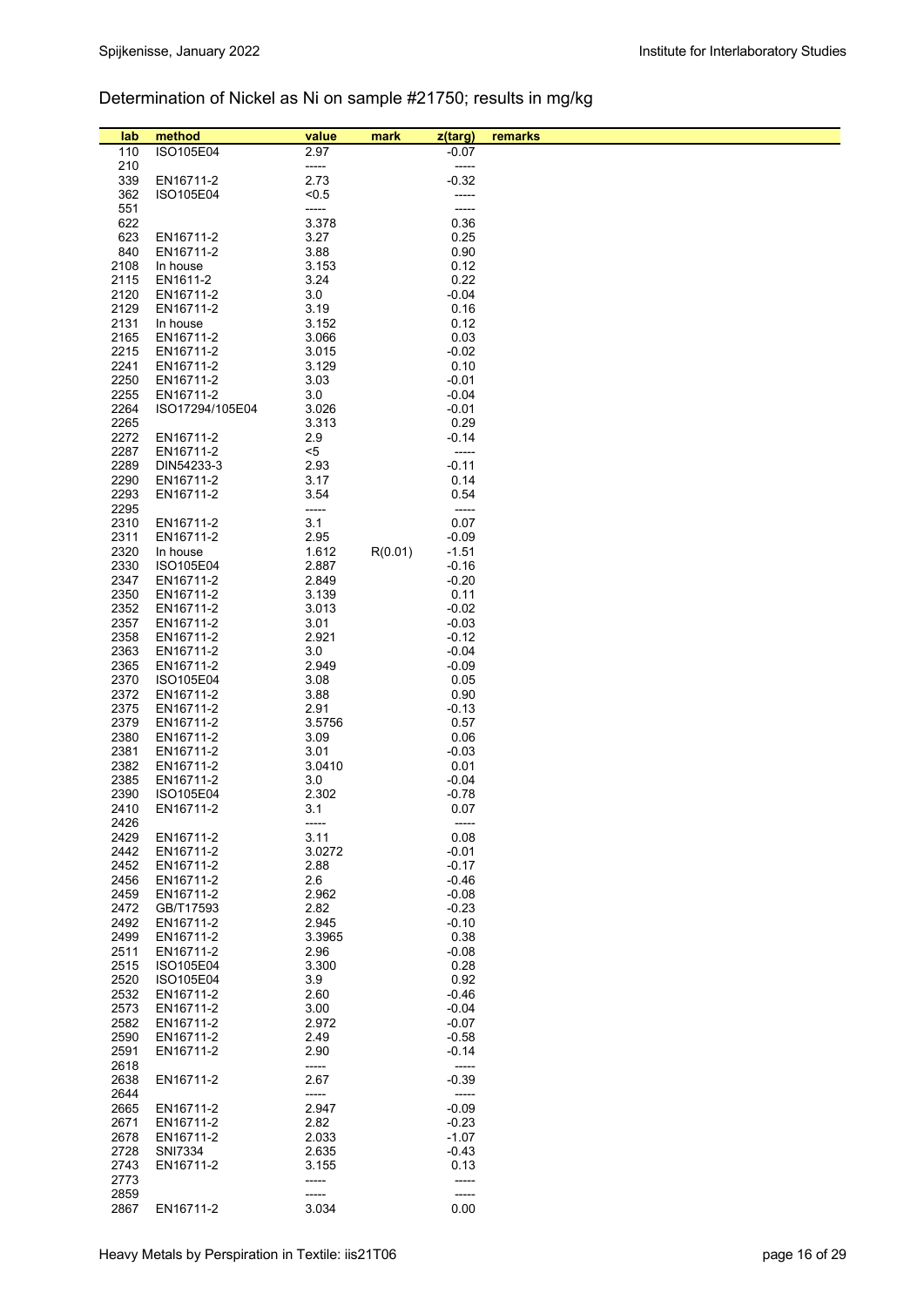| lab  | method                | value   | mark        | z(targ) | remarks |
|------|-----------------------|---------|-------------|---------|---------|
| 2910 | EN16711-2             | 3.019   |             | $-0.02$ |         |
| 2912 |                       | -----   |             |         |         |
| 2948 | EN16711-2             | 3.58    |             | 0.58    |         |
| 2953 | EN16711-2             | 3.18    |             | 0.15    |         |
| 2976 | EN16711-2             | 2.50    |             | $-0.57$ |         |
| 2977 | EN16711-2             | 2.786   |             | $-0.27$ |         |
| 2979 | EN16711-2             | 4.124   |             | 1.16    |         |
| 2982 | EN16711-2             | 3.01    |             | $-0.03$ |         |
| 2984 | SNI7334               | 2.3762  |             | $-0.70$ |         |
| 3116 |                       | 3.052   |             | 0.02    |         |
| 3117 | EN16711-2             | 2.653   |             | $-0.41$ |         |
| 3118 | EN16711-2             | 3.4535  |             | 0.44    |         |
| 3154 | EN16711-2             | 2.77    |             | $-0.28$ |         |
| 3166 | In house              | 2.86    |             | $-0.19$ |         |
| 3172 | EN16711-2             | 3.0975  |             | 0.07    |         |
| 3176 | EN16711-2             | 3.151   |             | 0.12    |         |
| 3210 | EN16711-2             | 3.200   |             | 0.17    |         |
| 3228 | EN16711-2             | 3.04    |             | 0.00    |         |
|      |                       |         |             |         |         |
|      | normality             | not OK  |             |         |         |
|      | n                     | 81      |             |         |         |
|      | outliers              | 1       |             |         |         |
|      | mean $(n)$            | 3.0358  |             |         |         |
|      | st.dev. $(n)$         | 0.33550 | $RSD = 11%$ |         |         |
|      | R(calc.)              | 0.9394  |             |         |         |
|      | st.dev.(EN16711-2:15) | 0.94109 |             |         |         |
|      | R(EN16711-2:15)       | 2.6351  |             |         |         |
|      |                       |         |             |         |         |



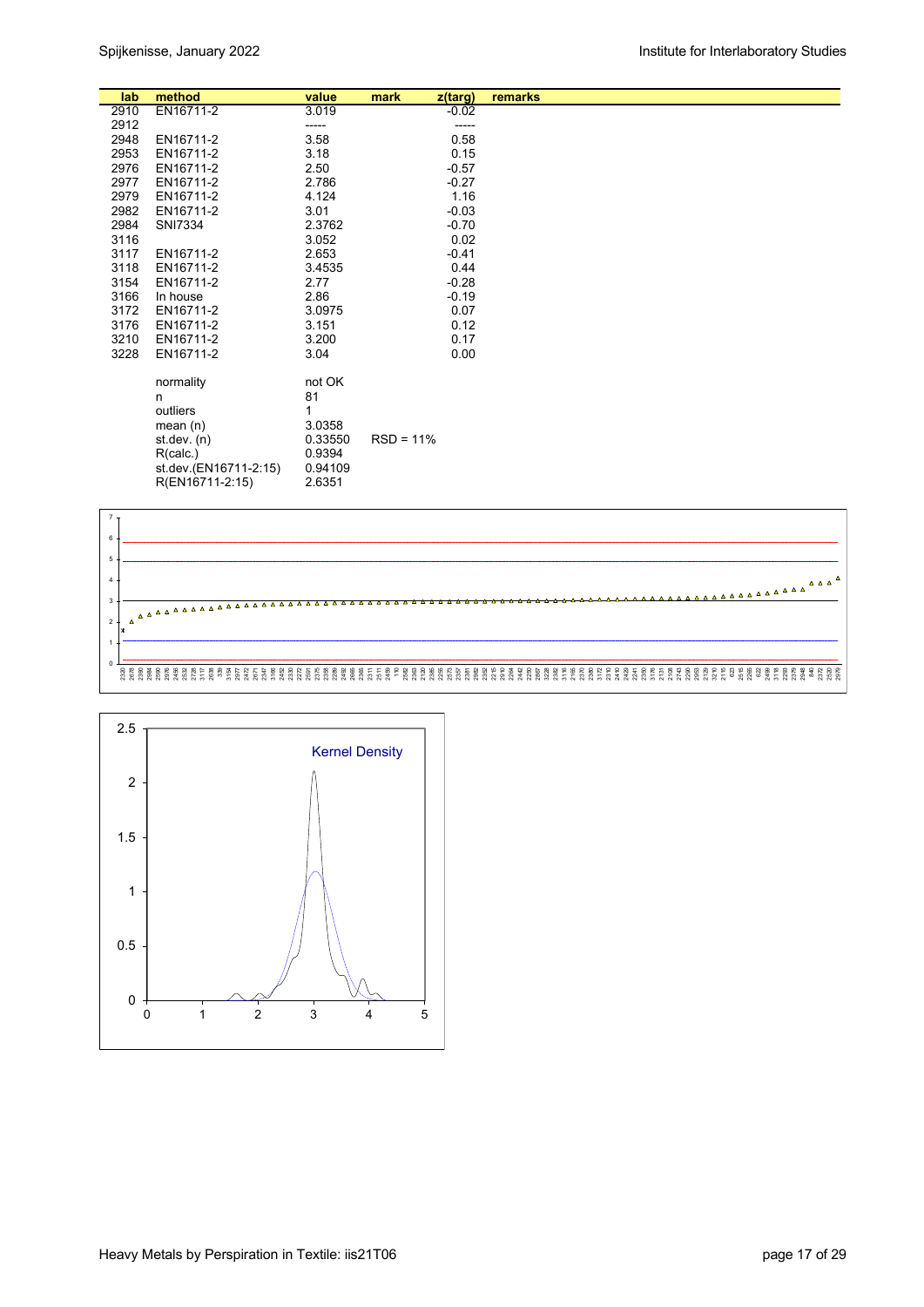# Determination of Cadmium as Cd on sample #21751; results in mg/kg

| lab          | method                 | value           | mark       | z(targ)            | remarks                              |
|--------------|------------------------|-----------------|------------|--------------------|--------------------------------------|
| 110          | ISO105E04              | 12.42           |            | 0.42               |                                      |
| 210          |                        | -----           |            | -----              |                                      |
| 339          |                        | -----           | W          | -----              | test result withdrawn, reported 4.08 |
| 362          | ISO105E04              | 9.765           |            | $-1.81$            |                                      |
| 551          |                        | -----           |            | -----              |                                      |
| 622          | EN16711-2              | 11.964          |            | 0.04               |                                      |
| 623          |                        | 9.56            |            | $-1.98$            |                                      |
| 840          | EN16711-2              | 12.89           |            | 0.81               |                                      |
| 2108         | In house               | 6.540           | C, R(0.01) | $-4.51$            | first reported 5.912                 |
| 2115         | EN1611-2               | 13.14           |            | 1.02               |                                      |
| 2120         | EN16711-2              | 12.8            |            | 0.74               |                                      |
| 2129         | EN16711-2              | 11.73           |            | $-0.16$            |                                      |
| 2131<br>2165 | In house<br>EN16711-2  | 9.78<br>11.931  |            | $-1.80$<br>0.01    |                                      |
| 2215         | EN16711-2              | 11.807          |            | $-0.09$            |                                      |
| 2241         | EN16711-2              | 13.341          |            | 1.19               |                                      |
| 2250         | EN16711-2              | 12.5            |            | 0.49               |                                      |
| 2255         | EN16711-2              | 11.3            |            | $-0.52$            |                                      |
| 2264         | ISO105E04              | 10.889          |            | $-0.86$            |                                      |
| 2265         |                        | 7.283           | R(0.01)    | $-3.89$            |                                      |
| 2272         |                        | 12.6            |            | 0.57               |                                      |
| 2287         | EN16711-2              | 12.75           |            | 0.70               |                                      |
| 2289         | DIN54233-3             | 11.74           |            | $-0.15$            |                                      |
| 2290         | EN16711-2              | 12.56           |            | 0.54               |                                      |
| 2293         | EN16711-2              | 14.27           |            | 1.97               |                                      |
| 2295         |                        | -----           |            | -----              |                                      |
| 2310<br>2311 | EN16711-2<br>EN16711-2 | 11.8<br>11.50   |            | $-0.10$<br>$-0.35$ |                                      |
| 2320         | In house               | 10.0            | C          | $-1.61$            | first reported 5.158                 |
| 2330         | ISO105E04              | 11.763          |            | $-0.13$            |                                      |
| 2347         | EN16711-2              | 11.193          |            | $-0.61$            |                                      |
| 2350         | EN16711-2              | 13.59           |            | 1.40               |                                      |
| 2352         | EN16711-2              | 12.474          |            | 0.47               |                                      |
| 2357         | EN16711-2              | 11.93           |            | 0.01               |                                      |
| 2358         | EN16711-2              | 12.124          |            | 0.17               |                                      |
| 2363         | EN16711-2              | 11.7            |            | $-0.18$            |                                      |
| 2365         | EN16711-2              | 11.944          |            | 0.02               |                                      |
| 2370         | ISO105E04              | 11.9            |            | $-0.02$            |                                      |
| 2372         | EN16711-2              | 12.1            |            | 0.15               |                                      |
| 2375         | EN16711-2              | 11.7            |            | $-0.18$            |                                      |
| 2379<br>2380 | EN16711-2              | 17.0584         | R(0.01)    | 4.31               |                                      |
| 2381         | EN16711-2<br>EN16711-2 | 12.749<br>11.44 |            | 0.70<br>$-0.40$    |                                      |
| 2382         | EN16711-2              | 11.1020         |            | $-0.69$            |                                      |
| 2385         | EN16711-2              | 14              |            | 1.75               |                                      |
| 2390         | ISO105E04              | 9.632           |            | $-1.92$            |                                      |
| 2410         | EN16711-2              | 13.8            |            | 1.58               |                                      |
| 2426         |                        | -----           |            | -----              |                                      |
| 2429         | EN16711-2              | 12.12           |            | 0.17               |                                      |
| 2442         | EN16711-2              | 11.6075         |            | $-0.26$            |                                      |
| 2452         | EN16711-2              | 13.19           |            | 1.07               |                                      |
| 2456         | EN16711-2              | 12.6            |            | 0.57               |                                      |
| 2459         | EN16711-2              | 11.941          |            | 0.02               |                                      |
| 2472<br>2492 | GB/T17593              | 12.43<br>11.997 |            | 0.43               |                                      |
| 2499         | EN16711-2<br>EN16711-2 | 15.1752         |            | 0.06<br>2.73       |                                      |
| 2511         | EN16711-2              | 12.88           |            | 0.81               |                                      |
| 2515         | ISO105E04              | 11.479          |            | $-0.37$            |                                      |
| 2520         | ISO105E04              | 12              |            | 0.07               |                                      |
| 2532         | EN16711-2              | 10.65           |            | $-1.07$            |                                      |
| 2573         | EN16711-2              | 11.52           |            | $-0.34$            |                                      |
| 2582         | EN16711-2              | 12.04           | C          | 0.10               | first reported 4.014                 |
| 2590         | EN16711-2              | 9.55            |            | $-1.99$            |                                      |
| 2591         | EN16711-2              | 16.36           | R(0.01)    | 3.73               |                                      |
| 2618         |                        | -----           |            |                    |                                      |
| 2638         | EN16711-2              | 10.67           |            | $-1.05$            |                                      |
| 2644         | EN16711-2              | 2.92            | R(0.01)    | $-7.55$            |                                      |
| 2665<br>2671 | EN16711-2              | 12.574          |            | 0.55               |                                      |
| 2678         | EN16711-2<br>EN16711-2 | 12.11<br>10.17  |            | 0.16<br>$-1.47$    |                                      |
| 2728         | SNI7334                | 11.915          | C          | 0.00               | first reported 0.457                 |
| 2743         | EN16711-2              | 13.318          |            | 1.17               |                                      |
| 2773         |                        | -----           |            | -----              |                                      |
| 2859         | EN16711-2              | 13.226          |            | 1.10               |                                      |
| 2867         | EN16711-2              | 11.82           |            | $-0.08$            |                                      |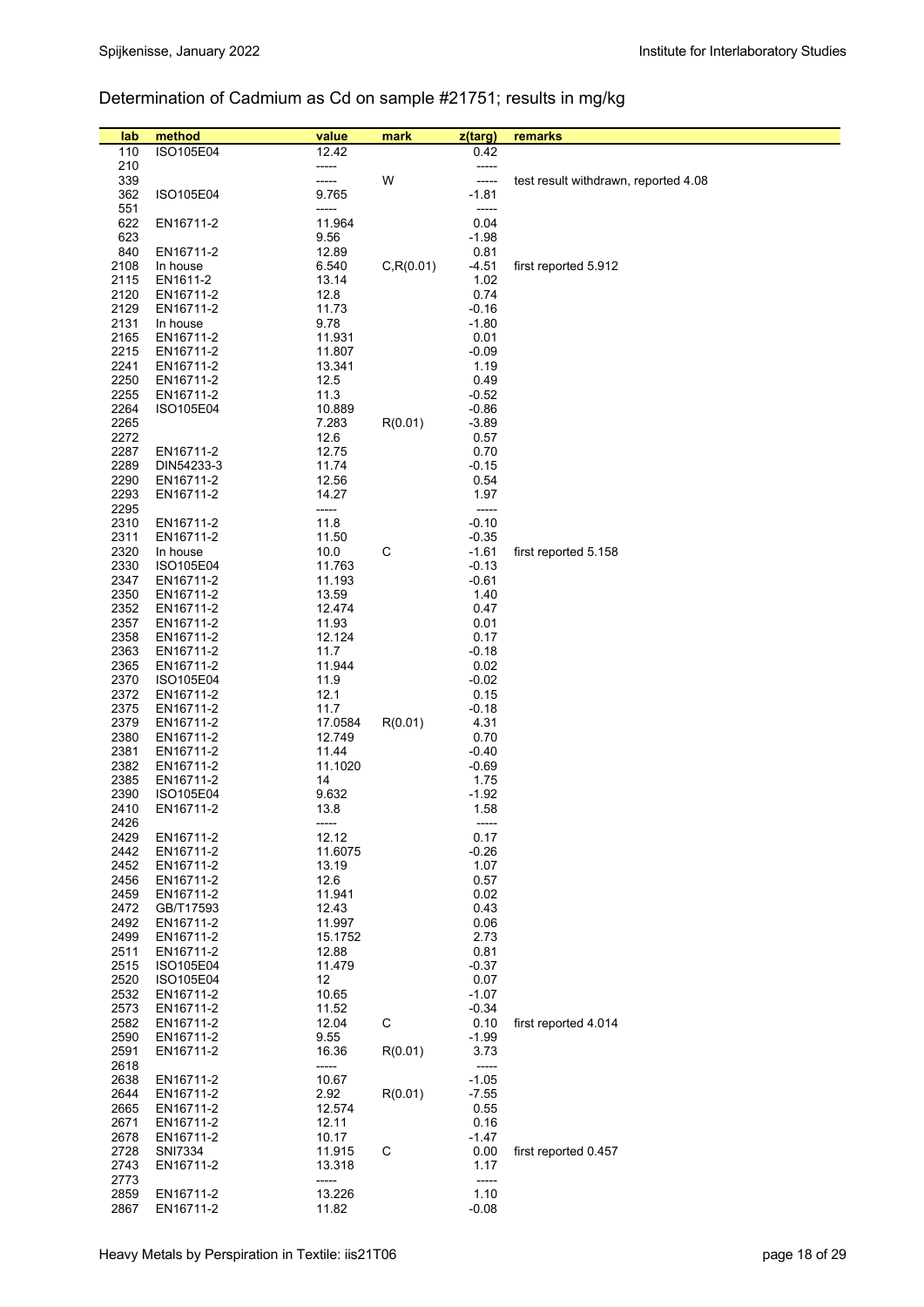| lab  | method                | value   | mark       | $z$ (targ) | remarks |
|------|-----------------------|---------|------------|------------|---------|
| 2910 | EN16711-2             | 12.263  |            | 0.29       |         |
| 2912 |                       | -----   |            | -----      |         |
| 2948 | EN16711-2             | 11.438  |            | $-0.40$    |         |
| 2953 | EN16711-2             | 12.88   |            | 0.81       |         |
| 2976 | EN16711-2             | 11.18   |            | $-0.62$    |         |
| 2977 | EN16711-2             | 11.590  |            | $-0.28$    |         |
| 2979 | EN16711-2             | 11.363  |            | $-0.47$    |         |
| 2982 | EN16711-2             | 11.40   |            | $-0.44$    |         |
| 2984 | SNI7334               | 0.2718  | R(0.01)    | $-9.77$    |         |
| 3116 |                       | 11.92   |            | 0.00       |         |
| 3117 | EN16711-2             | 9.250   |            | $-2.24$    |         |
| 3118 | EN16711-2             | 11.5364 |            | $-0.32$    |         |
| 3154 | EN16711-2             | 12.08   |            | 0.13       |         |
| 3166 | In house              | 11.2    |            | $-0.60$    |         |
| 3172 | EN16711-2             | 11.425  |            | $-0.42$    |         |
| 3176 | EN16711-2             | 12.778  |            | 0.72       |         |
| 3210 | EN16711-2             | 12.493  |            | 0.48       |         |
| 3228 | EN16711-2             | 11.70   |            | $-0.18$    |         |
|      | normality             | OK      |            |            |         |
|      | n                     | 79      |            |            |         |
|      | outliers              | 6       |            |            |         |
|      | mean $(n)$            | 11.9197 |            |            |         |
|      | st. dev. (n)          | 1.09571 | $RSD = 9%$ |            |         |
|      | R(calc.)              | 3.0680  |            |            |         |
|      | st.dev.(EN16711-2:15) | 1.19197 |            |            |         |
|      | R(EN16711-2:15)       | 3.3375  |            |            |         |
|      |                       |         |            |            |         |



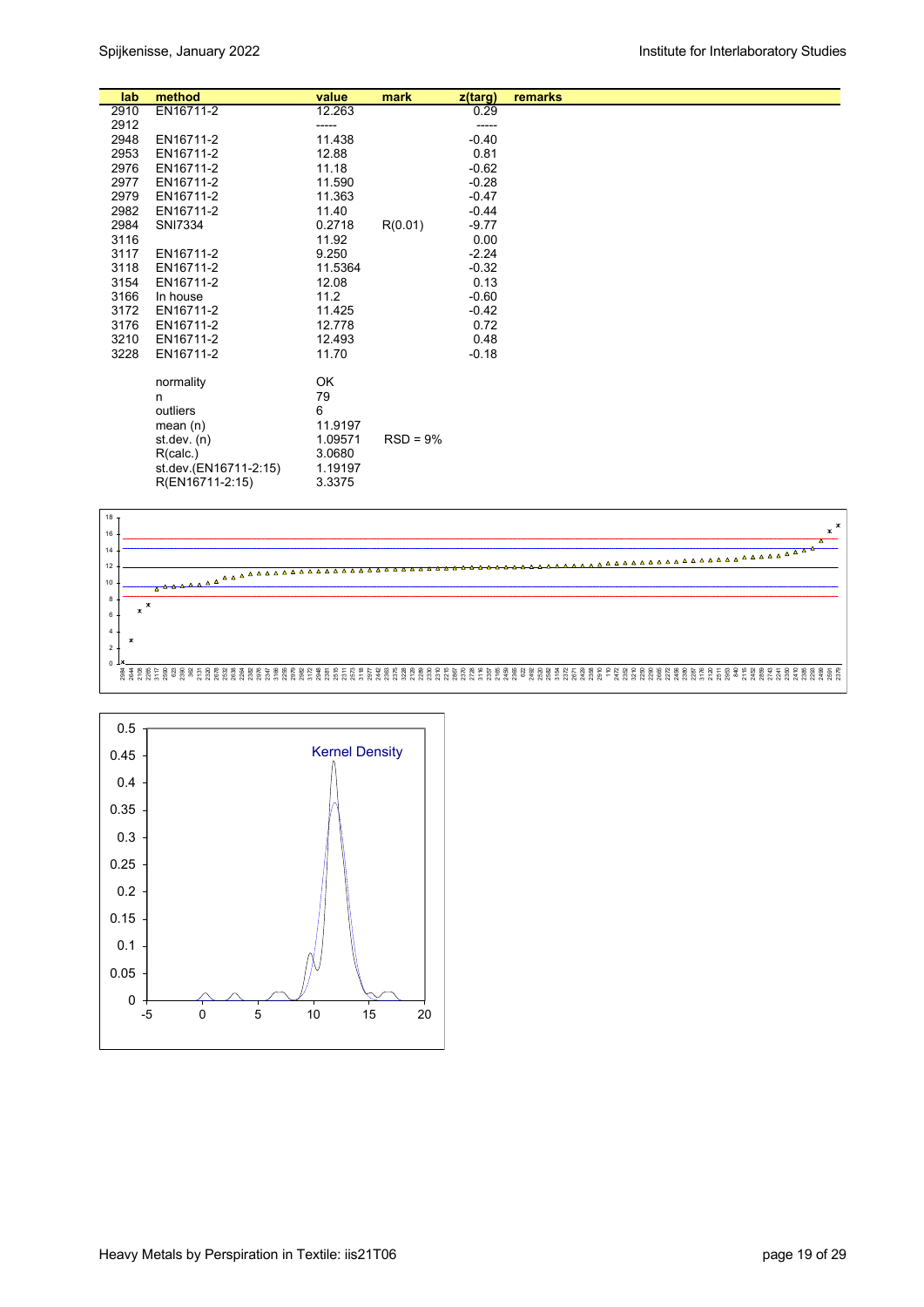# Determination of Cobalt as Co on sample #21751; results in mg/kg

| lab          | method                 | value           | mark | z(targ)      | remarks               |
|--------------|------------------------|-----------------|------|--------------|-----------------------|
| 110          | <b>ISO105E04</b>       | 25.35           |      | 0.06         |                       |
| 210          |                        | -----           |      | -----        |                       |
| 339          | EN16711-2              | 15.91           |      | $-2.83$      |                       |
| 362          | ISO105E04              | 23.5            | С    | $-0.50$      | first reported <1.0   |
| 551          |                        | -----           |      | -----        |                       |
| 622          | EN16711-2              | 25.854          |      | 0.22         |                       |
| 623          |                        | 23.38           |      | $-0.54$      |                       |
| 840          | EN16711-2              | 23.00           |      | $-0.66$      |                       |
| 2108         | In house               | 17.721          |      | $-2.27$      |                       |
| 2115         | EN1611-2               | 26.11           |      | 0.29         |                       |
| 2120         | EN16711-2              | 29.7            |      | 1.39         |                       |
| 2129         | EN16711-2              | 26.17           |      | 0.31         |                       |
| 2131         | In house               | 19.72           |      | $-1.66$      |                       |
| 2165         | EN16711-2              | 26.480          |      | 0.41         |                       |
| 2215         | EN16711-2              | 24.084          |      | $-0.33$      |                       |
| 2241         | EN16711-2              | 27.376          |      | 0.68         |                       |
| 2250         | EN16711-2              | 24.5            |      | $-0.20$      |                       |
| 2255         | EN16711-2              | 25.0            |      | $-0.05$      |                       |
| 2264         | ISO105E04              | 24.777          |      | $-0.11$      |                       |
| 2265         |                        | 22.567          |      | $-0.79$      |                       |
| 2272         |                        | 23.7            |      | $-0.44$      |                       |
| 2287         | EN16711-2              | 27.46           |      | 0.71         |                       |
| 2289         | DIN54233-3             | 24.36           |      | $-0.24$      |                       |
| 2290         | EN16711-2              | 26.55           |      | 0.43         |                       |
| 2293         | EN16711-2              | 33.54           |      | 2.57         |                       |
| 2295         |                        | -----           |      | -----        |                       |
| 2310         | EN16711-2              | 26              |      | 0.26         |                       |
| 2311         | EN16711-2              | 26.38           |      | 0.38         |                       |
| 2320         | In house               | 22.857          |      | $-0.70$      |                       |
| 2330         | ISO105E04              | 25.837          |      | 0.21         |                       |
| 2347         | EN16711-2              | 23.007          |      | $-0.66$      |                       |
| 2350         | EN16711-2              | 27.55           |      | 0.73         |                       |
| 2352         | EN16711-2              | 23.553          |      | $-0.49$      |                       |
| 2357         | EN16711-2              | 24.02           |      | $-0.35$      |                       |
| 2358         | EN16711-2              | 24.033          |      | $-0.34$      |                       |
| 2363         | EN16711-2              | 24.1            |      | $-0.32$      |                       |
| 2365         | EN16711-2              | 24.011          |      | $-0.35$      |                       |
| 2370         | ISO105E04              | 23.7            |      | $-0.44$      |                       |
| 2372         | EN16711-2              | 24.7            |      | $-0.14$      |                       |
| 2375<br>2379 | EN16711-2<br>EN16711-2 | 26.4<br>32.9364 |      | 0.38<br>2.38 |                       |
| 2380         | EN16711-2              | 27.603          |      | 0.75         |                       |
| 2381         | EN16711-2              | 25.95           |      | 0.25         |                       |
| 2382         | EN16711-2              | 23.6220         |      | $-0.47$      |                       |
| 2385         | EN16711-2              | 27              |      | 0.57         |                       |
| 2390         | ISO105E04              | 23.877          |      | $-0.39$      |                       |
| 2410         | EN16711-2              | 27.6            |      | 0.75         |                       |
| 2426         |                        | -----           |      | -----        |                       |
| 2429         | EN16711-2              | 24.62           |      | $-0.16$      |                       |
| 2442         | EN16711-2              | 25.0517         |      | $-0.03$      |                       |
| 2452         | EN16711-2              | 27.75           |      | 0.80         |                       |
| 2456         | EN16711-2              | 26.3            |      | 0.35         |                       |
| 2459         | EN16711-2              | 21.962          |      | $-0.97$      |                       |
| 2472         | GB/T17593              | 24.31           |      | $-0.26$      |                       |
| 2492         | EN16711-2              | 24.213          |      | $-0.29$      |                       |
| 2499         | EN16711-2              | 29.5577         |      | 1.35         |                       |
| 2511         | EN16711-2              | 25.1            |      | $-0.01$      |                       |
| 2515         | ISO105E04              | 26.456          |      | 0.40         |                       |
| 2520         | ISO105E04              | 19.6            |      | $-1.70$      |                       |
| 2532         | EN16711-2              | 24.12           |      | $-0.31$      |                       |
| 2573         | EN16711-2              | 24.00           |      | $-0.35$      |                       |
| 2582         | EN16711-2              | 32.73           | C    | 2.32         | first reported 16.365 |
| 2590         | EN16711-2              | 19.46           |      | $-1.74$      |                       |
| 2591         | EN16711-2              | 31.28           |      | 1.88         |                       |
| 2618         |                        | -----           |      | -----        |                       |
| 2638         | EN16711-2              | 22.45           |      | $-0.83$      |                       |
| 2644         |                        | -----           |      | -----        |                       |
| 2665         | EN16711-2              | 25.388          |      | 0.07         |                       |
| 2671         | EN16711-2              | 26.16           |      | 0.31         |                       |
| 2678         | EN16711-2              | 22.22           |      | $-0.90$      |                       |
| 2728         |                        | -----           |      | -----        |                       |
| 2743         | EN16711-2              | 25.745          |      | 0.18         |                       |
| 2773         |                        | -----           |      | -----        |                       |
| 2859         | EN16711-2              | 26.506          |      | 0.42         |                       |
| 2867         | EN16711-2              | 25.72           |      | 0.17         |                       |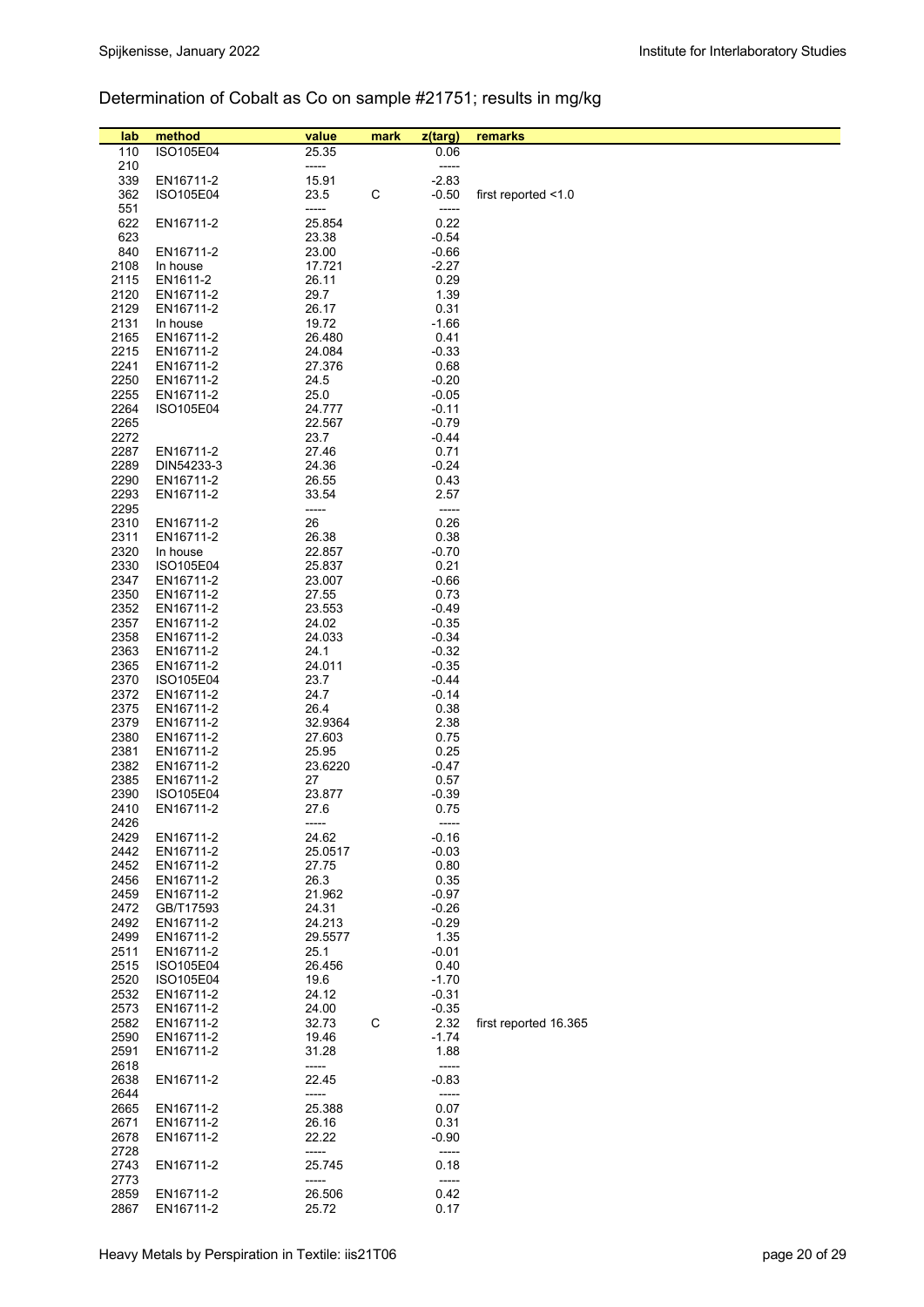| lab  | method                                                   | value                                   | mark        | z(targ) | remarks |
|------|----------------------------------------------------------|-----------------------------------------|-------------|---------|---------|
| 2910 | EN16711-2                                                | 26.666                                  |             | 0.46    |         |
| 2912 |                                                          | -----                                   |             | -----   |         |
| 2948 | EN16711-2                                                | 25.87                                   |             | 0.22    |         |
| 2953 | EN16711-2                                                | 27.91                                   |             | 0.84    |         |
| 2976 | EN16711-2                                                | 21.40                                   |             | $-1.15$ |         |
| 2977 | EN16711-2                                                | 24.474                                  |             | $-0.21$ |         |
| 2979 | EN16711-2                                                | 25.39                                   |             | 0.07    |         |
| 2982 | EN16711-2                                                | 28.64                                   |             | 1.07    |         |
| 2984 |                                                          | -----                                   |             | -----   |         |
| 3116 |                                                          | 24.62                                   |             | $-0.16$ |         |
| 3117 | EN16711-2                                                | 22.057                                  |             | $-0.95$ |         |
| 3118 | EN16711-2                                                | 23.3058                                 |             | $-0.56$ |         |
| 3154 | EN16711-2                                                | 25.57                                   |             | 0.13    |         |
| 3166 | In house                                                 | 24.6                                    |             | $-0.17$ |         |
| 3172 | EN16711-2                                                | 25.885                                  |             | 0.23    |         |
| 3176 | EN16711-2                                                | 28.581                                  |             | 1.05    |         |
| 3210 | EN16711-2                                                | 24.935                                  |             | $-0.07$ |         |
| 3228 | EN16711-2                                                | 25.20                                   |             | 0.02    |         |
|      | normality<br>n<br>outliers<br>mean $(n)$<br>st. dev. (n) | not OK<br>83<br>0<br>25.1488<br>2.90959 | $RSD = 12%$ |         |         |
|      | R(calc.)<br>st.dev.(EN16711-2:15)<br>R(EN16711-2:15)     | 8.1468<br>3.26934<br>9.1542             |             |         |         |



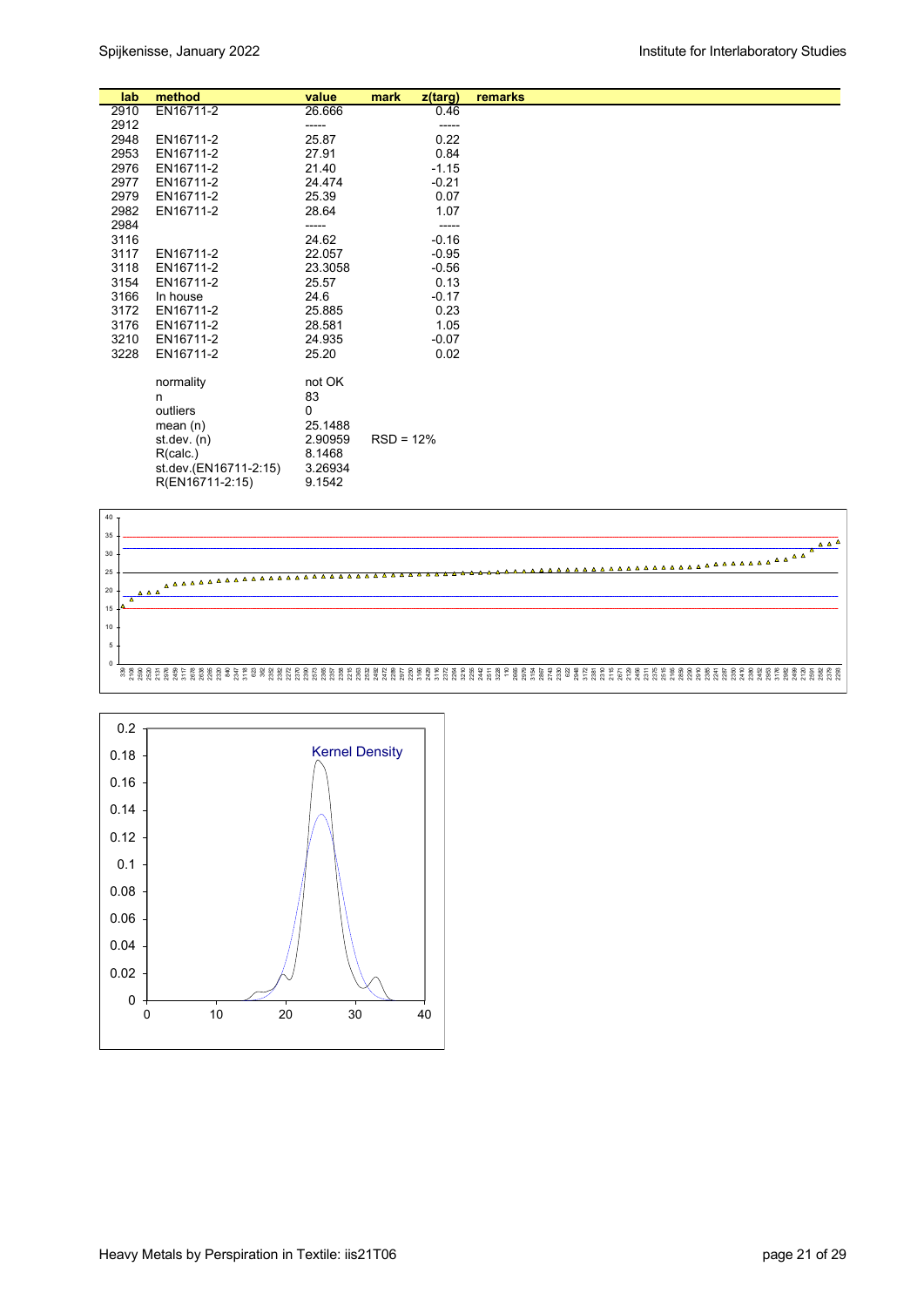#### **APPENDIX 2** Other reported metals on sample #21750; results in mg/kg

| lab.                  | <b>Sb</b>                                                                                                                                                       | As                                                                                                                                  | cr                                                                                                      | Co                                                                          | Pb                                              | <b>Hg</b>               |
|-----------------------|-----------------------------------------------------------------------------------------------------------------------------------------------------------------|-------------------------------------------------------------------------------------------------------------------------------------|---------------------------------------------------------------------------------------------------------|-----------------------------------------------------------------------------|-------------------------------------------------|-------------------------|
| 110<br>210            | less than 1<br>$-----$                                                                                                                                          | less than 0.05<br>-----                                                                                                             | less than 0.5<br>-----                                                                                  | less than 0.5<br>-----                                                      | less than 0.05<br>-----                         | less than 0.02<br>----- |
| 339                   | not detected                                                                                                                                                    | not detected                                                                                                                        | not detected                                                                                            | not detected                                                                | not detected                                    | not detected            |
| 362                   | < 1.0                                                                                                                                                           | < 0.2                                                                                                                               | 1.0                                                                                                     | 1.0                                                                         | < 0.1                                           | < 0.02                  |
| 551                   | $\cdots$                                                                                                                                                        | -----                                                                                                                               | -----                                                                                                   | -----                                                                       | -----                                           | -----                   |
|                       | 622 0.004                                                                                                                                                       | 0                                                                                                                                   | 0.154                                                                                                   | 0                                                                           | 0                                               | 0.015                   |
|                       | 623 Not Detected                                                                                                                                                | Not Detected                                                                                                                        | Not Detected                                                                                            | Not Detected                                                                | Not Detected                                    | Not Detected            |
| 840                   | not detected                                                                                                                                                    | not detected                                                                                                                        | not detected                                                                                            | not detected                                                                | not detected                                    | not detected            |
| 2108                  | not detected                                                                                                                                                    | not detected                                                                                                                        | not detected                                                                                            | not detected                                                                | not detected                                    | not detected            |
| 2115                  | $\cdots$                                                                                                                                                        | -----                                                                                                                               | -----                                                                                                   | -----                                                                       | -----                                           | $-----$                 |
| 2120 < 2.5<br>2129    | not detected                                                                                                                                                    | < 0.10<br>not detected                                                                                                              | < 0.5<br>not detected                                                                                   | < 0.5<br>not detected                                                       | < 0.10<br>not detected                          | < 0.013<br>not detected |
| 2131                  | not detected                                                                                                                                                    | not detected                                                                                                                        | not detected                                                                                            | not detected                                                                | not detected                                    | not detected            |
| 2165                  | not detected                                                                                                                                                    | not detected                                                                                                                        | not detected                                                                                            | not detected                                                                | not detected                                    | not detected            |
| 2215                  | < 0.5                                                                                                                                                           | < 0.02                                                                                                                              | < 0.1                                                                                                   | < 0.1                                                                       | <0.1                                            | < 0.005                 |
| 2241                  | 0.004                                                                                                                                                           | 0.003                                                                                                                               | 0.008                                                                                                   | 0.002                                                                       | 0.003                                           | 0                       |
| 2250                  | not detected                                                                                                                                                    | not detected                                                                                                                        | not detected                                                                                            | not detected                                                                | not detected                                    | not detected            |
| 2255                  | not detected                                                                                                                                                    | not detected                                                                                                                        | not detected                                                                                            | not detected                                                                | not detected                                    | not detected            |
| 2264                  | < 0.033                                                                                                                                                         | 0.009                                                                                                                               | < 0.030                                                                                                 | < 0.012                                                                     | < 0.044                                         | < 0.005                 |
| 2265                  | not detected                                                                                                                                                    | not detected                                                                                                                        | not detected                                                                                            | not detected                                                                | not detected                                    | not detected            |
| 2272<br>2287          | $-----$<br><5                                                                                                                                                   | -----<br><5                                                                                                                         | -----<br><5                                                                                             | -----<br><5                                                                 | -----<br><5                                     | -----<br><5             |
| $2289$ < 1.0          |                                                                                                                                                                 | < 0.1                                                                                                                               | < 0.5                                                                                                   | < 0.3                                                                       | <0.1                                            | < 0.01                  |
| 2290 < 3              |                                                                                                                                                                 | < 0.1                                                                                                                               | ${}_{0.5}$                                                                                              | ${}_{0.5}$                                                                  | < 0.1                                           | ${}_{0.02}$             |
| 2293                  | Not detected                                                                                                                                                    | Not detected                                                                                                                        | Not detected                                                                                            | Not detected                                                                | Not detected                                    | Not detected            |
| 2295                  | $-----$                                                                                                                                                         | -----                                                                                                                               | -----                                                                                                   | -----                                                                       | -----                                           | -----                   |
|                       | 2310 Not Detected                                                                                                                                               | <b>Not Detected</b>                                                                                                                 | Not Detected                                                                                            | Not Detected                                                                | Not Detected                                    | Not Detected            |
| 2311                  | Not Detected                                                                                                                                                    | Not Detected                                                                                                                        | Not Detected                                                                                            | Not Detected                                                                | Not Detected                                    | Not Detected            |
| $2320$ < 1.0          |                                                                                                                                                                 | < 0.1                                                                                                                               | < 0.5                                                                                                   | < 0.5                                                                       | < 0.1                                           | < 0.01                  |
| 2330                  | Not detected                                                                                                                                                    | Not detected                                                                                                                        | Not detected                                                                                            | Not detected                                                                | Not detected                                    | Not detected            |
| 2347<br>2350          | $<$ 1<br>< 0.5                                                                                                                                                  | $0.1$<br>< 0.02                                                                                                                     | $<$ 1<br>< 0.1                                                                                          | < 0.5<br>< 0.1                                                              | $0.1$<br>< 0.1                                  | < 0.01<br>< 0.005       |
| 2352                  | $-----$                                                                                                                                                         | -----                                                                                                                               |                                                                                                         | -----                                                                       | -----                                           | -----                   |
| 2357                  | 1.111                                                                                                                                                           | -----                                                                                                                               | -----                                                                                                   | -----                                                                       | -----                                           | -----                   |
| 2358 n.d.             |                                                                                                                                                                 | n.d.                                                                                                                                | n.d.                                                                                                    | n.d.                                                                        | n.d.                                            | n.d.                    |
|                       | 2363 not detected                                                                                                                                               | not detected                                                                                                                        | not detected                                                                                            | not detected                                                                | not detected                                    | not detected            |
| 2365                  | 1.0                                                                                                                                                             | < 0.1                                                                                                                               | < 0.5                                                                                                   | < 0.5                                                                       | < 0.1                                           | < 0.01                  |
| 2370                  | <1                                                                                                                                                              | < 0.2                                                                                                                               | < 0.5                                                                                                   | < 0.1                                                                       | 0.2                                             | < 0.02                  |
| 2372 < 1              |                                                                                                                                                                 | ${}_{0.2}$                                                                                                                          | ${}_{0.5}$                                                                                              | < 0.1                                                                       | < 0.2                                           | ${}_{0.02}$             |
| 2379                  | 2375 < 0.05<br>Not detected                                                                                                                                     | < 0.02<br>Not detected                                                                                                              | < 0.05<br>Not detected                                                                                  | < 0.05<br>Not detected                                                      | <0.05<br>0.0517                                 | < 0.005<br>Not detected |
| 2380                  |                                                                                                                                                                 | -----                                                                                                                               | -----                                                                                                   | -----                                                                       | -----                                           |                         |
| 2381                  | not detected                                                                                                                                                    | not detected                                                                                                                        | not detected                                                                                            | not detected                                                                | not detected                                    | not detected            |
| 2382                  | 1.0                                                                                                                                                             | 50.10                                                                                                                               | < 0.50                                                                                                  | < 0.50                                                                      | <0.10                                           | < 0.010                 |
| 2385                  | < 0.1                                                                                                                                                           | < 0, 1                                                                                                                              | $0,1$                                                                                                   | $0,1$                                                                       | $0,1$                                           | $0,01$                  |
| 2390                  | Not detected                                                                                                                                                    | Not detected                                                                                                                        | Not detected                                                                                            | Not detected                                                                | Not detected                                    | Not detected            |
| 2410                  | $\leq 5$                                                                                                                                                        | ${}_{0.2}$                                                                                                                          | $\leq 1$                                                                                                | $\leq 1$                                                                    | < 0.2                                           | ${}_{0.02}$             |
| 2426 -----            |                                                                                                                                                                 | -----                                                                                                                               | -----                                                                                                   | -----                                                                       | -----                                           | -----                   |
| $2429$ < 1.0          |                                                                                                                                                                 | < 0.1                                                                                                                               | < 0.5                                                                                                   | < 0.3                                                                       | < 0.1                                           | < 0.01                  |
|                       | 2442 Not detected                                                                                                                                               | Not detected                                                                                                                        | Not detected                                                                                            | Not detected                                                                | Not detected                                    | Not detected            |
| 2452                  | 0.06<br>2456 not detected                                                                                                                                       | not detected<br>not detected                                                                                                        | 0.07<br>not detected                                                                                    | 0.06<br>not detected                                                        | 0.06<br>not detected                            | not detected<br>-----   |
| 2459                  | ND.                                                                                                                                                             | ND.                                                                                                                                 | ND.                                                                                                     | ND.                                                                         | ND.                                             | ND                      |
|                       | 2472 < 0.35                                                                                                                                                     | -----                                                                                                                               | < 0.06                                                                                                  | < 0.10                                                                      | < 0.35                                          | -----                   |
| 2492                  | $-----$                                                                                                                                                         |                                                                                                                                     | -----                                                                                                   | -----                                                                       | -----                                           |                         |
| 2499                  | not detected                                                                                                                                                    | not detected                                                                                                                        | not detected                                                                                            | not detected                                                                | not detected                                    | not detected            |
| 2511                  | nd                                                                                                                                                              | nd                                                                                                                                  | nd                                                                                                      | nd                                                                          | nd                                              | nd                      |
|                       | 2515 not detected                                                                                                                                               | not detected                                                                                                                        | not detected                                                                                            | not detected                                                                | not detected                                    | not detected            |
| 2520<br>2532          | < 2.5<br>Not Detected                                                                                                                                           | < 0.01<br>Not Detected                                                                                                              | < 0.25<br>Not Detected                                                                                  | < 0.5<br>Not Detected                                                       | 0.17<br>Not Detected                            | 0.5<br>Not Detected     |
| 2573                  | $-----$                                                                                                                                                         | -----                                                                                                                               | -----                                                                                                   | -----                                                                       | -----                                           | -----                   |
|                       | 2582 Not Detected                                                                                                                                               | Not Detected                                                                                                                        | Not Detected                                                                                            | Not Detected                                                                | Not Detected                                    | Not Detected            |
| 2590                  | <loq< td=""><td><loq< td=""><td><loq< td=""><td><loq< td=""><td><loq< td=""><td><loq< td=""></loq<></td></loq<></td></loq<></td></loq<></td></loq<></td></loq<> | <loq< td=""><td><loq< td=""><td><loq< td=""><td><loq< td=""><td><loq< td=""></loq<></td></loq<></td></loq<></td></loq<></td></loq<> | <loq< td=""><td><loq< td=""><td><loq< td=""><td><loq< td=""></loq<></td></loq<></td></loq<></td></loq<> | <loq< td=""><td><loq< td=""><td><loq< td=""></loq<></td></loq<></td></loq<> | <loq< td=""><td><loq< td=""></loq<></td></loq<> | <loq< td=""></loq<>     |
| 2591                  | Not detected                                                                                                                                                    | Not detected                                                                                                                        | Not detected                                                                                            | Not detected                                                                | Not detected                                    | Not detected            |
| 2618                  | $-----$                                                                                                                                                         | -----                                                                                                                               | -----                                                                                                   | -----                                                                       | -----                                           | -----                   |
| 2638                  | Not detected                                                                                                                                                    | Not detected                                                                                                                        | Not detected                                                                                            | Not detected                                                                | Not detected                                    | Not detected            |
| 2644                  | $-----$                                                                                                                                                         | -----                                                                                                                               | -----                                                                                                   | 27.20                                                                       | -----                                           | -----                   |
|                       | 2665 not detected                                                                                                                                               | not detected                                                                                                                        | not detected                                                                                            | not detected                                                                | not detected                                    | not detected            |
| 2671                  | ND.                                                                                                                                                             | ND.                                                                                                                                 | ND.                                                                                                     | ND.                                                                         | ND                                              | ND.                     |
| 2678 nd<br>2728 ----- |                                                                                                                                                                 | nd<br>-----                                                                                                                         | 0.5208<br>-----                                                                                         | nd                                                                          | nd<br>0.108                                     | nd                      |
| 2743 -----            |                                                                                                                                                                 | -----                                                                                                                               | -----                                                                                                   | -----                                                                       | -----                                           |                         |
| 2773 -----            |                                                                                                                                                                 | -----                                                                                                                               | -----                                                                                                   |                                                                             | -----                                           |                         |
| 2859 -----            |                                                                                                                                                                 | -----                                                                                                                               | -----                                                                                                   | -----                                                                       | -----                                           | -----                   |

2867 not detected not detected not detected not detected not detected not detected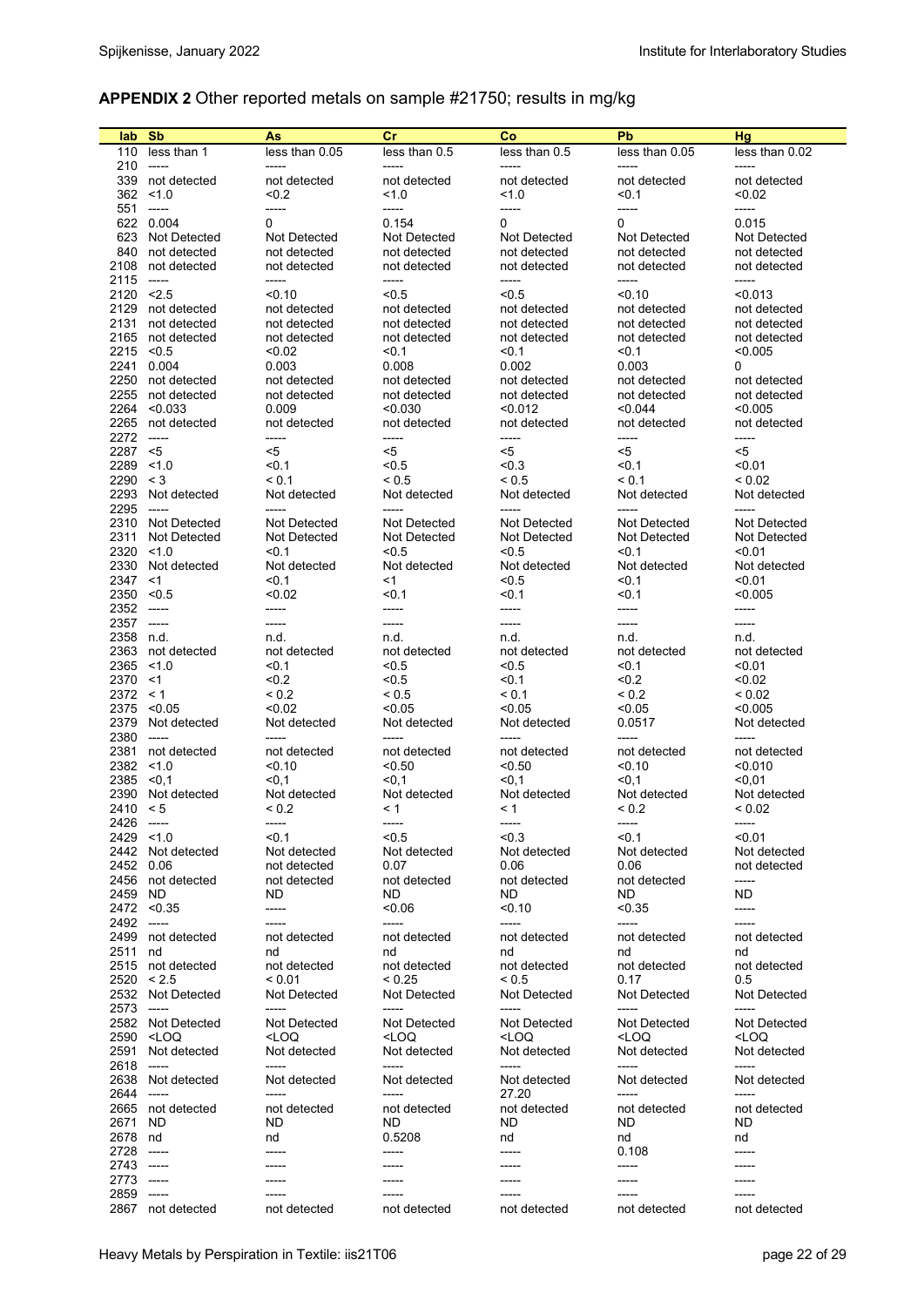| lab. | <b>Sb</b>      | As.            | cr             | Co             | <b>Pb</b>      | Hg             |
|------|----------------|----------------|----------------|----------------|----------------|----------------|
| 2910 | not detected   | not detected   | not detected   | not detected   | not detected   | not detected   |
| 2912 | $- - - - -$    | -----          | -----          | -----          | -----          | -----          |
| 2948 | Not detected   | Not detected   | Not Ddetected  | Not Ddetected  | Not detected   | Not detected   |
| 2953 | -----          | -----          | -----          |                | -----          | -----          |
| 2976 | not detected   | not detected   | not detected   | not detected   | not detected   | not detected   |
| 2977 | $< 0.05$ (LOQ) | $< 0.05$ (LOQ) | $< 0.05$ (LOQ) | $< 0.05$ (LOQ) | $< 0.05$ (LOQ) | $< 0.05$ (LOQ) |
| 2979 | N.D            | N.D            | ND             | ND.            | ND             | 0.293          |
| 2982 | Not Detected   | Not Detected   | Not Detected   | Not Detected   | Not Detected   | Not Detected   |
| 2984 | ------         | -----          | -----          | -----          | not detected   | -----          |
| 3116 | < 0.5          | < 0.02         | < 0.1          | < 0.1          | < 0.1          | < 0.005        |
| 3117 | -----          | -----          | -----          | -----          | -----          | -----          |
| 3118 | < 0.25         | < 0.05         | < 0.5          | < 0.25         | < 0.25         | < 0.01         |
| 3154 | 0.71           | -----          | -----          | -----          | -----          | -----          |
| 3166 | < 0.03         | < 0.02         | < 0.02         | < 0.002        | < 0.006        | < 0.003        |
| 3172 | $\leq 1$       | ${}_{0.02}$    | < 0.1          | < 0.1          | < 0.1          | < 0.005        |
| 3176 | -----          | -----          | -----          | -----          | -----          | -----          |
| 3210 | <5             | < 0.2          | $<$ 1          | <1             | < 0.2          | < 0.02         |
| 3228 | < 0.5          | < 0.02         | < 0.5          | < 0.5          | < 0.02         | < 0.02         |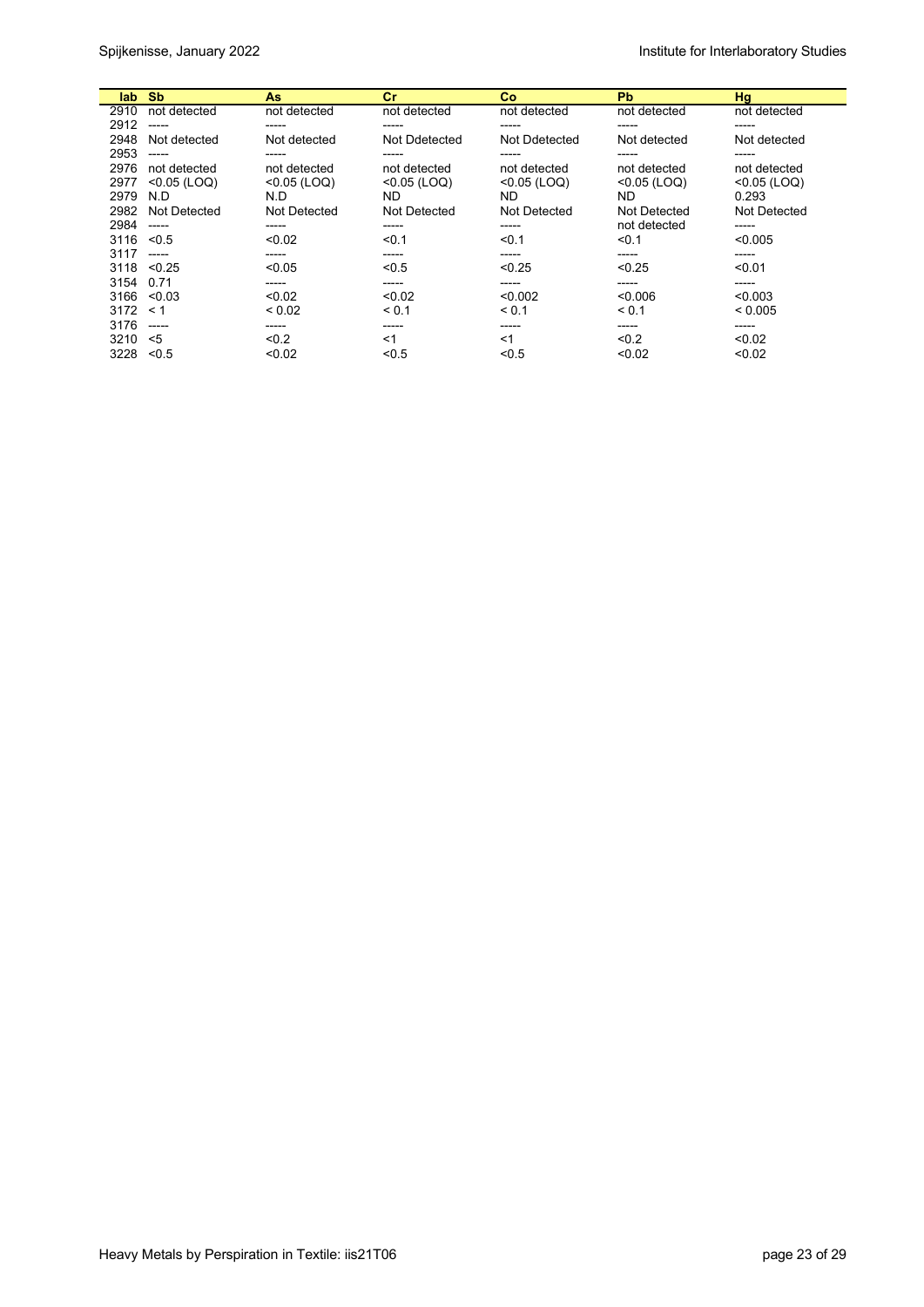# Other reported metals on sample #21751; results in mg/kg

| lab                                | <b>S<sub>b</sub></b>                                        | As                                                         | cr                                                           | Cu                                                             | <b>Pb</b>                                                  | Hg                                                             | Ni                                          |
|------------------------------------|-------------------------------------------------------------|------------------------------------------------------------|--------------------------------------------------------------|----------------------------------------------------------------|------------------------------------------------------------|----------------------------------------------------------------|---------------------------------------------|
| 110                                | less than 1<br>$-----$                                      | less than 0.05<br>$---$                                    | less than 0.5<br>-----                                       | less than 1<br>$-----$                                         | less than 0.05<br>$--- -$                                  | less than 0.02<br>$--- -$                                      | less than 0.5<br>-----                      |
| 210<br>339<br>362                  | not detected<br>< 1.0                                       | not detected<br>$0.2$                                      | not detected<br>1.0                                          | not detected<br>1.310                                          | not detected<br>< 0.1                                      | not detected<br>< 0.02                                         | not detected<br>< 0.5                       |
| 551<br>622 0<br>623<br>840<br>2108 | $- - - - -$<br>Not Detected<br>not detected<br>not detected | -----<br>0<br>Not Detected<br>not detected<br>not detected | $-----$<br>0<br>Not Detected<br>not detected<br>not detected | -----<br>0.568<br>Not Detected<br>not detected<br>not detected | -----<br>0<br>Not Detected<br>not detected<br>not detected | -----<br>0.010<br>Not Detected<br>not detected<br>not detected | -----<br>0<br>Not Detected<br>0.08<br>0.180 |
| 2115                               | $-----$                                                     | -----                                                      | -----                                                        | -----                                                          | $--- -$                                                    | -----                                                          | -----                                       |
| 2120<br>2129                       | < 2.5<br>not detected                                       | < 0.10<br>not detected                                     | < 0.5<br>not detected                                        | 2.5<br>not detected                                            | < 0.10<br>not detected                                     | < 0.013<br>not detected                                        | < 0.5<br>not detected                       |
| 2131                               | not detected                                                | not detected                                               | not detected                                                 | not detected                                                   | not detected                                               | not detected                                                   | not detected                                |
| 2165<br>2215                       | not detected<br>< 0.5                                       | not detected<br>< 0.02                                     | not detected<br>< 0.1                                        | not detected<br><5                                             | not detected<br>< 0.1                                      | not detected<br>< 0.005                                        | not detected<br>$0.1$                       |
| 2241                               | 0.005                                                       | 0.005                                                      | 0.008                                                        | 0.301                                                          | 0                                                          | 0                                                              | 0.060                                       |
| 2250                               | not detected                                                | not detected                                               | not detected                                                 | not detected                                                   | not detected                                               | not detected                                                   | not detected                                |
| 2255<br>2264                       | not detected<br>< 0.033                                     | not detected<br>< 0.009                                    | not detected<br>< 0.030                                      | not detected<br>8.739                                          | not detected<br>< 0.044                                    | not detected<br>< 0.002                                        | not detected<br>0.076                       |
| 2265                               | not detected                                                | not detected                                               | not detected                                                 | not detected                                                   | not detected                                               | not detected                                                   | not detected                                |
| 2272                               | $-----$                                                     | -----                                                      | -----                                                        | -----                                                          | $-----$                                                    | -----                                                          | -----                                       |
| 2287<br>2289                       | $<$ 5<br>< 1.0                                              | <5<br>< 0.1                                                | $<$ 5<br>< 0.5                                               | $<$ 5<br>1.0                                                   | <5<br>$0.1$                                                | <5<br>< 0.01                                                   | <5<br>< 0.3                                 |
| 2290                               | $\leq 3$                                                    | < 0.1                                                      | < 0.5                                                        | < 5                                                            | < 0.1                                                      | ${}_{0.02}$                                                    | < 0.1                                       |
| 2293<br>2295                       | Not detected<br>$-----$                                     | Not detected<br>-----                                      | Not detected<br>$--- -$                                      | Not detected<br>$--- -$                                        | Not detected<br>$--- -$                                    | Not detected<br>-----                                          | Not detected<br>-----                       |
| 2310<br>2311                       | Not Detected<br>Not Detected                                | Not Detected<br>Not Detected                               | Not Detected<br>Not Detected                                 | Not Detected<br>Not Detected                                   | Not Detected<br>Not Detected                               | Not Detected<br>Not Detected                                   | Not Detected<br><b>Not Detected</b>         |
| 2320                               | < 1.0                                                       | $0.1$                                                      | < 0.5                                                        | 1.0                                                            | < 0.1                                                      | < 0.01                                                         | < 0.5                                       |
| 2330<br>2347                       | Not detected<br>$<$ 1                                       | Not detected<br>< 0.1                                      | Not detected<br>$<$ 1                                        | Not detected<br><5                                             | Not detected<br>< 0.1                                      | Not detected<br><0.01                                          | Not detected<br><0.5                        |
| 2350                               | < 0.5                                                       | < 0.02                                                     | < 0.1                                                        | <5                                                             | < 0.1                                                      | < 0.005                                                        | $0.1$                                       |
| 2352                               | $- - - - -$                                                 | -----<br>-----                                             | -----<br>$--- -$                                             | -----<br>$- - - -$                                             | -----<br>$- - - -$                                         | -----<br>-----                                                 | -----                                       |
| 2357<br>2358                       | $- - - - -$<br>n.d.                                         | n.d.                                                       | n.d.                                                         | n.d.                                                           | n.d.                                                       | n.d.                                                           | -----<br>n.d.                               |
| 2363                               | not detected                                                | not detected                                               | not detected                                                 | not detected                                                   | not detected                                               | not detected                                                   | not detected                                |
| 2365<br>2370                       | < 1.0<br><1                                                 | < 0.1<br>< 0.2                                             | < 0.5<br>< 0.5                                               | <5<br>$5$                                                      | < 0.1<br>< 0.2                                             | <0.01<br>< 0.02                                                | < 0.5<br>< 0.5                              |
| 2372                               | $\leq 1$                                                    | ${}^{5}$ 0.2                                               | ${}_{0.5}$                                                   | < 5                                                            | ${}_{0.2}$                                                 | ${}_{0.02}$                                                    | ${}_{0.5}$                                  |
| 2375                               | < 0.05                                                      | < 0.02                                                     | < 0.05                                                       | 5.0                                                            | < 0.05                                                     | < 0.005                                                        | < 0.1                                       |
| 2379<br>2380                       | Not detected<br>$-----$                                     | Not detected<br>-----                                      | Not detected<br>-----                                        | Not detected<br>-----                                          | 0.0354<br>-----                                            | Not detected<br>-----                                          | 0.1539<br>-----                             |
| 2381                               | not detected                                                | not detected                                               | not detected                                                 | not detected                                                   | not detected                                               | not detected                                                   | not detected                                |
| 2382                               | < 1.0                                                       | < 0.10                                                     | < 0.50                                                       | 5.0                                                            | 50.10                                                      | <0.010                                                         | < 0.50                                      |
| 2385<br>2390                       | < 0.1<br>Not detected                                       | $0,1$<br>Not detected                                      | < 0.1<br>Not detected                                        | < 0.5<br>Not detected                                          | < 0.1<br>Not detected                                      | <0,01<br>Not detected                                          | < 0.5<br>Not detected                       |
| 2410                               | $\leq 5$                                                    | ${}^{5}$ 0.2                                               | $\leq 1$                                                     | < 5                                                            | ${}^{5}$ 0.2                                               | < 0.02                                                         | < 1                                         |
| 2426 -----<br>$2429$ < 1.0         |                                                             | -----<br>< 0.1                                             | -----<br>< 0.5                                               | -----<br>1.0                                                   | -----<br>< 0.1                                             | -----<br>< 0.01                                                | -----<br>< 0.3                              |
|                                    | 2442 Not detected                                           | Not detected                                               | Not detected                                                 | Not detected                                                   | Not detected                                               | Not detected                                                   | Not detected                                |
| 2452 0.06                          |                                                             | not detected                                               | 0.07                                                         | 0.5                                                            | 0.06                                                       | not detected                                                   | 0.08                                        |
| 2459                               | 2456 not detected<br>ND.                                    | not detected<br>ND.                                        | not detected<br>ND.                                          | not detected<br>ND.                                            | not detected<br>ND.                                        | -----<br>ND.                                                   | not detected<br><b>ND</b>                   |
|                                    | 2472 < 0.35                                                 | -----                                                      | 0.06                                                         | <0.6                                                           | < 0.35                                                     | -----                                                          | < 0.05                                      |
| 2492 -----                         | 2499 not detected                                           | -----<br>not detected                                      | -----<br>not detected                                        | -----<br>not detected                                          | -----<br>not detected                                      | $--- -$<br>not detected                                        | -----<br>not detected                       |
| 2511                               | nd                                                          | nd                                                         | nd                                                           | nd                                                             | nd                                                         | nd                                                             | nd                                          |
|                                    | 2515 not detected                                           | not detected                                               | not detected                                                 | not detected                                                   | not detected                                               | not detected                                                   | not detected                                |
|                                    | 2520 < 2.5<br>2532 Not Detected                             | < 0.01<br>Not Detected                                     | < 0.25<br>Not Detected                                       | $\mathbf{1}$<br>Not Detected                                   | 0.15<br>Not Detected                                       | 0.2<br>Not Detected                                            | ${}_{0.04}$<br>Not Detected                 |
| 2573 -----                         |                                                             | -----                                                      | -----                                                        | -----                                                          | -----                                                      | -----                                                          | -----                                       |
|                                    | 2582 Not Detected                                           | Not Detected                                               | Not Detected                                                 | Not detected                                                   | Not Detected                                               | Not Detected                                                   | Not Detected                                |
| 2591                               | 2590 <loq<br>Not detected</loq<br>                          | <loq<br>Not detected</loq<br>                              | <loq<br>Not detected</loq<br>                                | <loq<br>Not detected</loq<br>                                  | <loq<br>Not detected</loq<br>                              | <loq<br>Not detected</loq<br>                                  | <loq<br>Not detected</loq<br>               |
| 2618                               | $- - - - -$<br>2638 Not detected                            | -----<br>Not detected                                      | -----<br>Not detected                                        | -----<br>Not detected                                          | -----<br>Not detected                                      | -----<br>Not detected                                          | $-----$<br>Not detected                     |
| 2644                               | $-----$<br>2665 not detected                                | -----<br>not detected                                      | -----<br>not detected                                        | 37.62<br>0.2894                                                | -----<br>not detected                                      | -----<br>not detected                                          | 2.95<br>not determined                      |
| 2671                               | ND.                                                         | ND.                                                        | ND.                                                          | ND.                                                            | ND.                                                        | ND                                                             | ND.                                         |
| 2678 nd                            |                                                             | nd                                                         | nd                                                           | nd                                                             | 0.2                                                        | nd                                                             | 0.27                                        |
| 2728<br>2743 -----                 | $-----$                                                     | -----<br>-----                                             | -----<br>-----                                               | 0.955<br>2.315                                                 | 0.064<br>-----                                             | -----<br>-----                                                 | 0.169<br>-----                              |
| 2773                               | -----                                                       |                                                            |                                                              | -----                                                          | -----                                                      | -----                                                          | -----                                       |
| 2859                               | $-----$                                                     |                                                            |                                                              | -----                                                          |                                                            |                                                                |                                             |
| 2867                               | not detected                                                | not detected                                               | not detected                                                 | not detected                                                   | not detected                                               | not detected                                                   | not detected                                |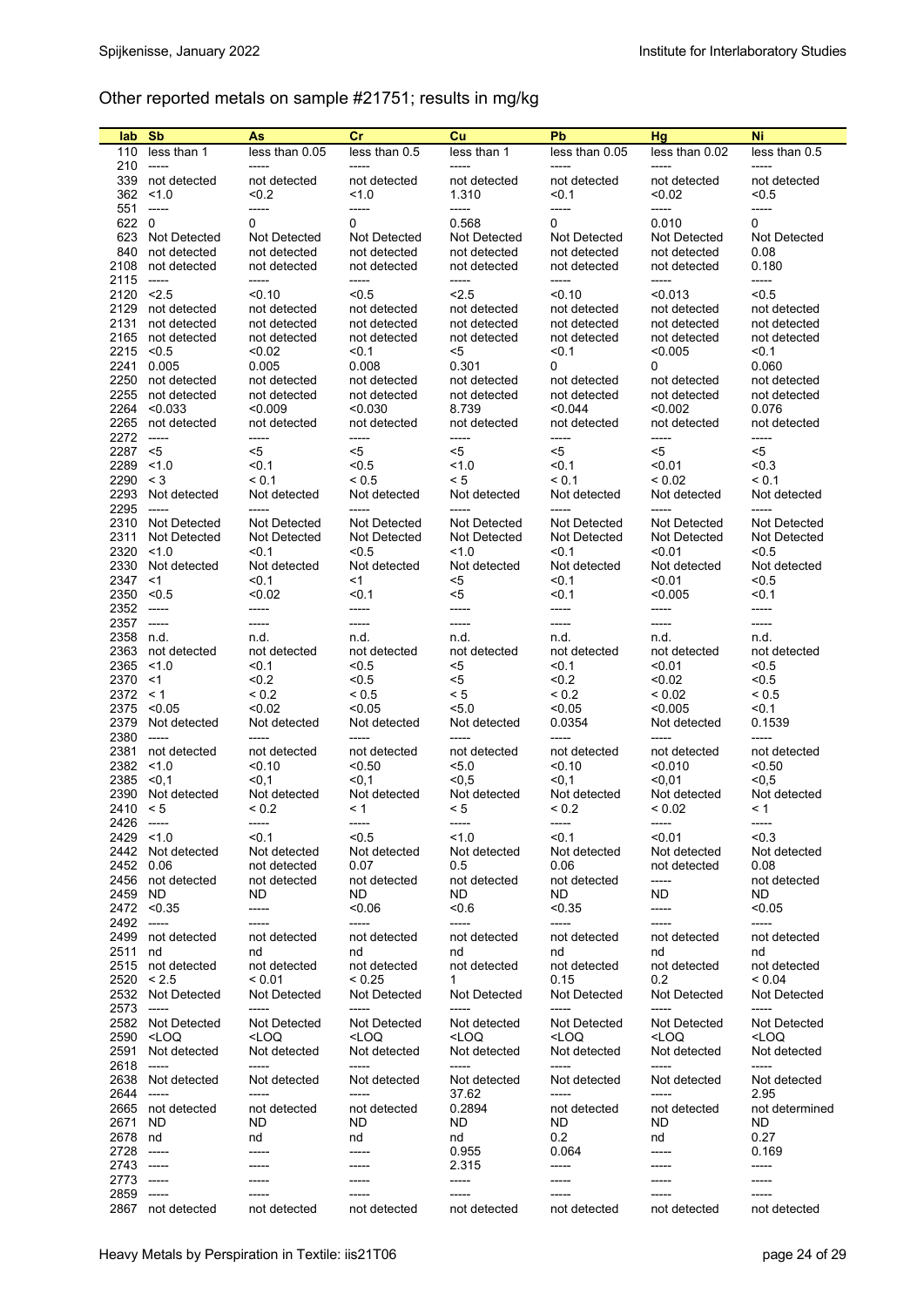| lab. | <b>Sb</b>      | As             | cr           | <b>Cu</b>    | <b>Pb</b>      | Hg             | Ni           |
|------|----------------|----------------|--------------|--------------|----------------|----------------|--------------|
| 2910 | not detected   | not detected   | not detected | not detected | not detected   | not detected   | not detected |
| 2912 | -----          | -----          | -----        | -----        | -----          | -----          | -----        |
| 2948 | Not detected   | Not detected   | Not detected | 2.27         | Not detected   | Not detected   | 1.25         |
| 2953 | -----          | -----          | -----        | -----        | -----          | -----          | -----        |
| 2976 | not detected   | not detected   | not detected | not detected | not detected   | not detected   | not detected |
| 2977 | $< 0.05$ (LOQ) | $< 0.05$ (LOQ) | 0.209        | 0.722        | $< 0.05$ (LOQ) | $< 0.05$ (LOQ) | 0.760        |
| 2979 | N.D            | N.D            | N.D          | 0.922        | N.D            | 0.244          | N.D          |
| 2982 | Not Detected   | Not Detected   | Not Detected | Not Detected | Not Detected   | Not Detected   | Not Detected |
| 2984 | $- - - - -$    | -----          | -----        | 1.7771       | not detected   | -----          | 0.4646       |
| 3116 | < 0.5          | < 0.02         | < 0.1        | $5$          | < 0.1          | < 0.005        | < 0.1        |
| 3117 | $-----1$       | -----          | -----        | 0.576        | -----          | -----          | -----        |
| 3118 | < 0.25         | < 0.05         | < 0.5        | < 0.25       | < 0.25         | < 0.01         | < 0.25       |
| 3154 | $-----1$       | -----          | -----        | 1.25         | -----          | -----          | -----        |
| 3166 | < 0.03         | < 0.02         | < 0.02       | 0.33         | < 0.002        | < 0.003        | 0.07         |
| 3172 | < 1            | ${}_{0.02}$    | < 0.1        | < 1          | < 0.1          | < 0.005        | < 0.1        |
| 3176 | -----          | -----          | -----        | 0.374        | -----          | -----          | 0.074        |
| 3210 | <5             | < 0.2          | $<$ 1        | $5$          | < 0.2          | < 0.02         | $<$ 1        |
| 3228 | < 0.5          | < 0.02         | < 0.5        | < 0.5        | < 0.02         | < 0.02         | < 0.5        |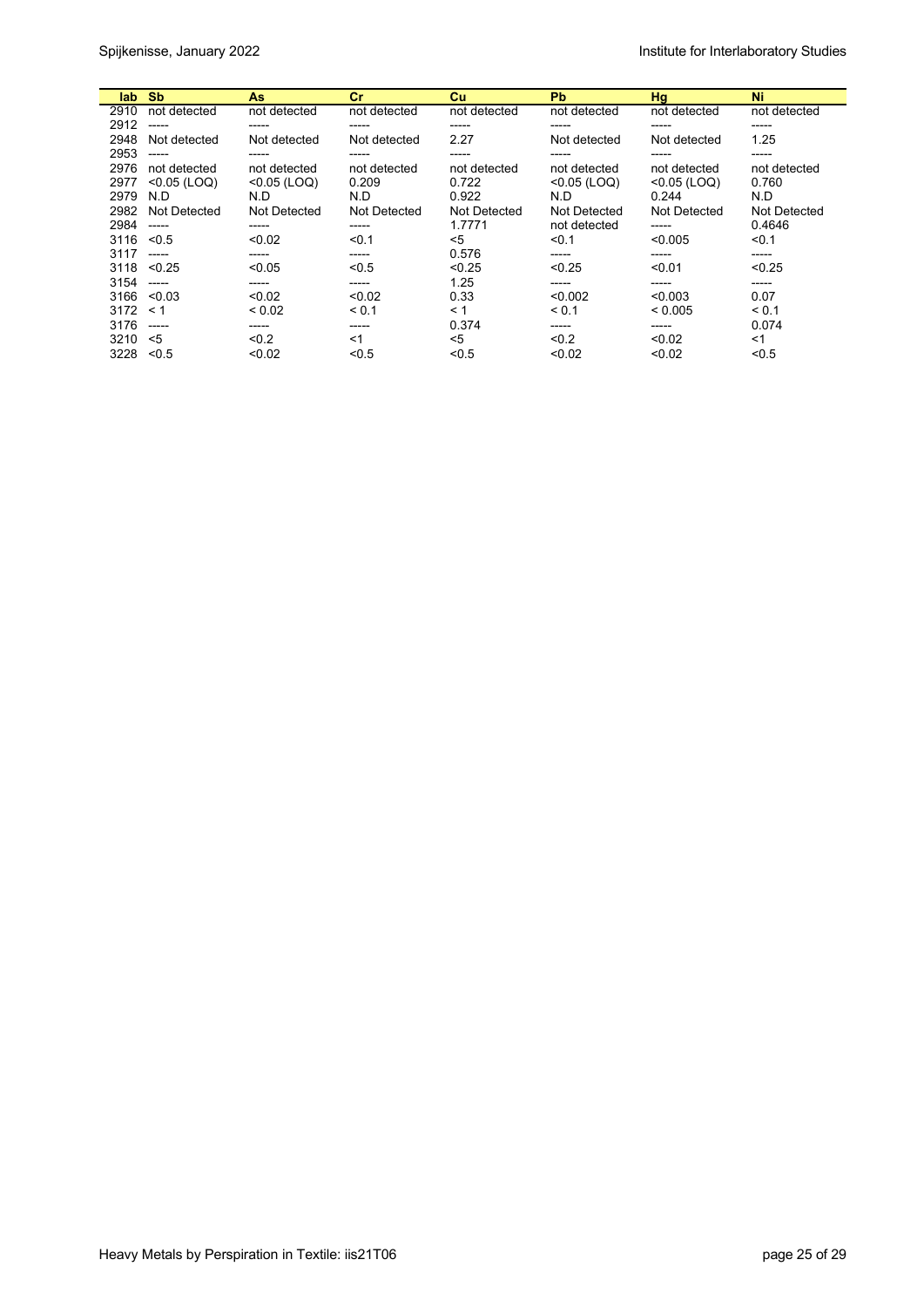# **APPENDIX 3** Analytical Details

|          | laboratory     |                            | Sample intake    |                                              |
|----------|----------------|----------------------------|------------------|----------------------------------------------|
|          | lab accredited | sample further grinded/cut | (in grams)       | Ratio gram textile per ml                    |
|          |                |                            |                  |                                              |
|          | 110 Yes        | Used as received           | 0.5 <sub>g</sub> | 1 gram textile per 50 mL perspiration liquid |
| $210 -$  |                | ---                        |                  |                                              |
| 339 ---  |                | ---                        |                  | ---                                          |
| 362 No   |                | Used as received           | 1                | 1 gram textile per 50 mL perspiration liquid |
|          |                |                            |                  |                                              |
| $551 -$  |                |                            |                  |                                              |
|          | 622 Yes        | Used as received           | 1 gram           | 1 gram textile per 50 mL perspiration liquid |
|          | 623 Yes        | Further cut                | 1                | 1 gram textile per 50 mL perspiration liquid |
|          |                |                            |                  |                                              |
|          | 840 Yes        | Further cut                | 2g               | 0.5g textile per 25 mL perspiration liquid   |
| 2108 Yes |                | Further cut                | 1 <sub>g</sub>   | 1 gram textile per 20 mL perspiration liquid |
| 2115 Yes |                | Used as received           | 0.5 <sub>g</sub> | 1 gram textile per 50 mL perspiration liquid |
|          |                |                            |                  |                                              |
| 2120 Yes |                | Used as received           |                  | 1 gram textile per 50 mL perspiration liquid |
| 2129 Yes |                | <b>Further cut</b>         | 1 g              | 1 gram textile per 50 mL perspiration liquid |
|          |                |                            | 1.5 gram in      |                                              |
| 2131 Yes |                | Further cut                | duplicate        | 2.5 gram textile per 50mL                    |
|          |                |                            |                  |                                              |
| 2165 Yes |                | Used as received           | 0.5g             | 1 gram textile per 50 mL perspiration liquid |
| 2215 Yes |                | Used as received           | 1g               | 1 gram textile per 50 mL perspiration liquid |
|          |                |                            | 21750:1g/        |                                              |
|          |                |                            |                  |                                              |
| 2241 Yes |                | Used as received           | 21751:1g         | 1 gram textile per 50 mL perspiration liquid |
| 2250 Yes |                | Used as received           | 0,5              | 1 gram textile per 50 mL perspiration liquid |
| 2255 Yes |                | Used as received           | 1.0              | 1 gram textile per 50 mL perspiration liquid |
| 2264 Yes |                | Used as received           | 2.0              | 1 gram textile per 50 mL perspiration liquid |
|          |                |                            |                  |                                              |
| 2265 Yes |                | Used as received           |                  | 1g / $30$ mL                                 |
| 2272 Yes |                | Used as received           | 1g               | 1 gram textile per 50 mL perspiration liquid |
| 2287 No  |                | Further cut                | 0.5q             | 1 gram textile per 50 mL perspiration liquid |
|          |                |                            |                  |                                              |
| 2289 Yes |                | Further cut                | 1g               | 1 gram textile per 50 mL perspiration liquid |
| 2290 Yes |                | $---$                      |                  |                                              |
| 2293 Yes |                | Used as received           | 1.0 <sub>g</sub> | 1 gram textile per 50 mL perspiration liquid |
|          |                |                            |                  |                                              |
| 2295 --- |                |                            |                  |                                              |
| 2310 Yes |                | Further cut                | 1g               | 1 gram textile per 50 mL perspiration liquid |
| 2311 Yes |                | Further cut                | 1                | 1 gram textile per 50 mL perspiration liquid |
| 2320 Yes |                | Used as received           | 0.5q             | 1 gram textile per 50 mL perspiration liquid |
|          |                |                            |                  |                                              |
| 2330 Yes |                | Further cut                | $0.5$ gram       | 1 gram textile per 50 mL perspiration liquid |
| 2347 --- |                | $---$                      |                  |                                              |
| 2350 Yes |                | Further cut                | 1 g              | 1 gram textile per 50 mL perspiration liquid |
|          |                |                            |                  |                                              |
| 2352 Yes |                | Used as received           | 1.0 <sub>q</sub> | 1 gram textile per 50 mL perspiration liquid |
| 2357 --- |                |                            |                  |                                              |
| 2358 No  |                | Used as received           | 1 gram           | 1 gram textile per 50 mL perspiration liquid |
| 2363 Yes |                | Used as received           | 1.0 <sub>g</sub> | 1 gram textile per 50 mL perspiration liquid |
|          |                |                            |                  |                                              |
| 2365 Yes |                | Used as received           | 1.0 <sub>g</sub> | 1 gram textile per 50 mL perspiration liquid |
| 2370 Yes |                | Used as received           | 1 g              | 1 gram textile per 50 mL perspiration liquid |
| 2372 No  |                | Further cut                |                  | 1 gram textile per 50 mL perspiration liquid |
|          |                |                            |                  |                                              |
| 2375 --- |                | $---$                      |                  |                                              |
| 2379 Yes |                | Used as received           | 1 gram           | 1 gram textile per 50 mL perspiration liquid |
| 2380 Yes |                | Further cut                | 0.5 <sub>g</sub> | 1 gram textile per 50 mL perspiration liquid |
| 2381 Yes |                | Used as received           | 1 gram           | 1 gram textile per 50 mL perspiration liquid |
|          |                |                            |                  |                                              |
| 2382 Yes |                | Used as received           | 1g               | 1 gram textile per 50 mL perspiration liquid |
| 2385 Yes |                | Used as received           | 1                | 1 gram textile per 50 mL perspiration liquid |
|          |                |                            | 21750=1.0033 q   |                                              |
|          |                |                            |                  |                                              |
| 2390 Yes |                | Further cut                | 21751=1.0039 g   | 1 gram textile per 50 mL perspiration liquid |
| 2410 Yes |                | Used as received           | 1 g              | 1 gram textile per 50 mL perspiration liquid |
| 2426 --- |                |                            |                  | ---                                          |
|          |                |                            | #21750:1.0040    |                                              |
|          |                |                            |                  |                                              |
| 2429 Yes |                | Further cut                | #21751:0.9880    | 1 gram textile per 50 mL perspiration liquid |
| 2442 Yes |                | Further cut                | 1.0093g          | 1 gram textile per 50 mL perspiration liquid |
| 2452 Yes |                | Other                      | 1 <sub>g</sub>   | 1 gram textile per 50 mL perspiration liquid |
|          |                |                            | All received     |                                              |
|          |                |                            |                  |                                              |
| 2456 Yes |                | Used as received           | sample           | 1 gram textile per 50 mL perspiration liquid |
| 2459 Yes |                | Used as received           | 0.50g            | 1 gram textile per 50 mL perspiration liquid |
| 2472 Yes |                | Used as received           | 1 gram           | 1 gram textile per 50 mL perspiration liquid |
|          |                |                            |                  |                                              |
| 2492 Yes |                | Used as received           | 0.5q             | 1 gram textile per 50 mL perspiration liquid |
| 2499 Yes |                | Used as received           | 1 gram           | 1 gram textile per 50 mL perspiration liquid |
| 2511 --- |                | ---                        |                  |                                              |
|          |                |                            |                  |                                              |
| 2515 Yes |                | Used as received           | 0.5 <sub>g</sub> | 1 gram textile per 50 mL perspiration liquid |
| 2520 Yes |                | Used as received           | 1g /test         | 1 gram textile per 50 mL perspiration liquid |
| 2532 Yes |                | Further cut                | 1 gram           | 1 gram textile per 50 mL perspiration liquid |
| 2573 Yes |                |                            |                  | 1 gram textile per 50 mL perspiration liquid |
|          |                | Used as received           | 1g               |                                              |
|          |                |                            | 21750-1.0009g    |                                              |
| 2582 No  |                | Used as received           | 21751-1.0002g    | 1 gram textile per 50 mL perspiration liquid |
| 2590 Yes |                | Further cut                | 0.5              | 1 gram textile per 50 mL perspiration liquid |
|          |                |                            |                  |                                              |
| 2591     | No             | Further cut                | 1 gram           | 1 gram textile per 50 mL perspiration liquid |
| 2618 --- |                | $---$                      |                  | ---                                          |
| 2638 No  |                | Used as received           | 1 gm             | 1 gram textile per 50 mL perspiration liquid |
|          |                |                            |                  | 1 gram textile per 50 mL perspiration liquid |
| 2644 Yes |                | Used as received           | 1 <sub>g</sub>   |                                              |
| 2665 Yes |                | Used as received           | 3x 1 gram        | 1 gram textile per 50 mL perspiration liquid |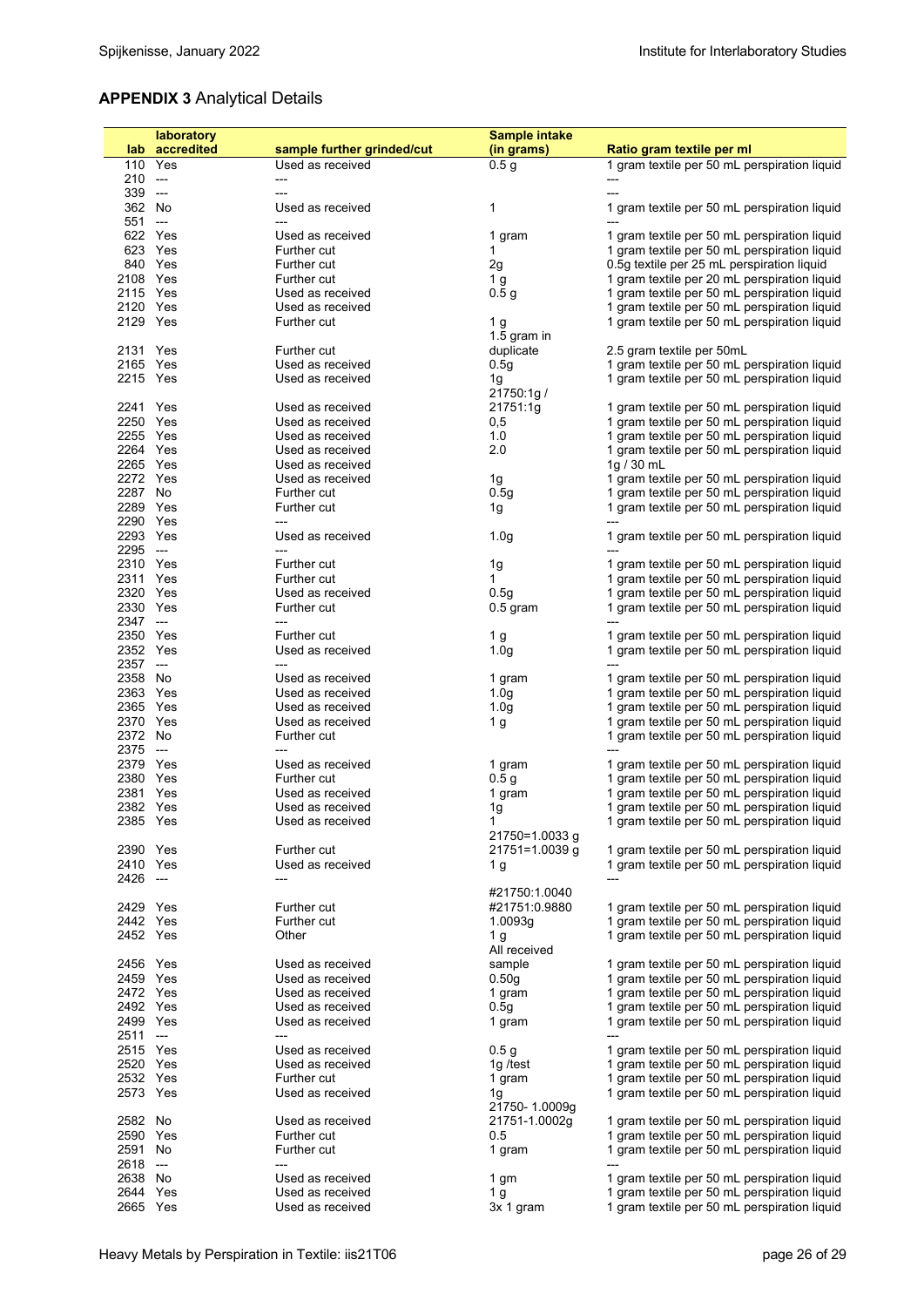|          | laboratory     |                            | <b>Sample intake</b> |                                              |
|----------|----------------|----------------------------|----------------------|----------------------------------------------|
| lab.     | accredited     | sample further grinded/cut | (in grams)           | Ratio gram textile per ml                    |
| 2671     | Yes            | Used as received           | 0.3 grams            | 1 gram textile per 50 mL perspiration liquid |
| 2678     | Yes            | Used as received           | 1 g                  | 1 gram textile per 50 mL perspiration liquid |
| 2728     | Yes            | Further cut                |                      | 1 gram textile per 50 mL perspiration liquid |
| 2743     | Yes            | Used as received           | 1 g                  | 1 gram textile per 50 mL perspiration liquid |
| 2773     | $\overline{a}$ |                            |                      |                                              |
| 2859     | Yes            | Used as received           | 1.0094g, 1.0040g     | 1 gram textile per 50 mL perspiration liquid |
| 2867     | Yes            | Used as received           | 1.0 <sub>g</sub>     | 1 gram textile per 50 mL perspiration liquid |
| 2910 Yes |                | Used as received           | 1.0 <sub>g</sub>     | 1 gram textile per 50 mL perspiration liquid |
| 2912     | $---$          |                            |                      |                                              |
| 2948     | $\overline{a}$ |                            |                      |                                              |
| 2953     | No             | Further cut                |                      | 1 gram textile per 50 mL perspiration liquid |
| 2976     | No             | Used as received           | 1 gram               | 1 gram textile per 50 mL perspiration liquid |
| 2977     | Yes            | Further cut                | all                  | 1 gram textile per 50 mL perspiration liquid |
| 2979     | Yes            | Used as received           | 2gr                  | 2 gram textile per 100ml perspiration liquid |
| 2982 Yes |                | Used as received           | 1 gm                 | 1 gram textile per 50 mL perspiration liquid |
|          |                |                            | #21750: 1.0016 g     |                                              |
| 2984 Yes |                | Used as received           | #21751: 1.0008 g     | 1 gram textile per 50 mL perspiration liquid |
| 3116 Yes |                | Used as received           | 1 gram               | 1 gram textile per 50 mL perspiration liquid |
| 3117 Yes |                | Used as received           | 1gram                |                                              |
| 3118 Yes |                | Further cut                | $0.5$ gram           |                                              |
| 3154     | Yes            |                            |                      | 1 gram textile per 50 mL perspiration liquid |
| 3166     | Yes            | Used as received           | 0.5                  | 1 gram textile per 50 mL perspiration liquid |
| 3172     | Yes            |                            |                      |                                              |
| 3176     | Yes            | Used as received           |                      | 1 gram textile per 50 mL perspiration liquid |
| 3210     | Yes            | Used as received           |                      | 1 gram textile per 50 mL perspiration liquid |
| 3228 Yes |                | Used as received           | 1.0                  | 1 gram textile per 50 mL perspiration liquid |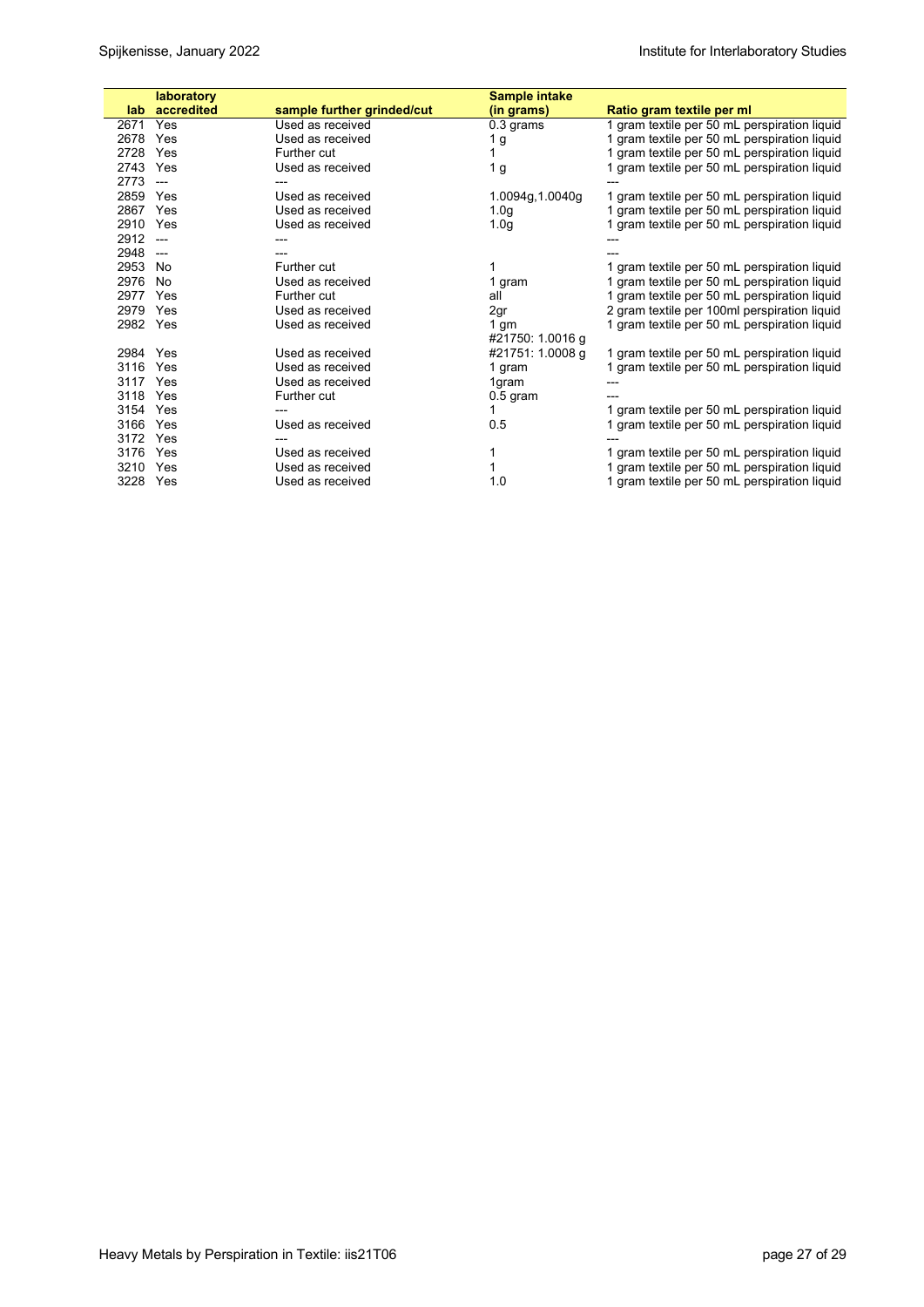#### **APPENDIX 4**

# **Number of participants per country**

| 6 labs in       | BANGLADESH               |
|-----------------|--------------------------|
|                 | 1 lab in BRAZIL          |
|                 | 1 lab in BULGARIA        |
|                 | 1 lab in CAMBODIA        |
| 2 labs in EGYPT |                          |
| 2 labs in       | FRANCE                   |
|                 | 7 labs in GERMANY        |
| 1 lab in        | <b>GUATEMALA</b>         |
| 3 labs in       | HONG KONG                |
| 5 labs in INDIA |                          |
| 5 labs in       | <b>INDONESIA</b>         |
| 10 labs in      | ITALY                    |
| 1 lab in        | <b>JAPAN</b>             |
| 1 lab in        | <b>MOROCCO</b>           |
|                 | 19 labs in P.R. of CHINA |
|                 |                          |
|                 | 5 labs in PAKISTAN       |
| 1 lab in        | PERU                     |
|                 | 1 lab in PORTUGAL        |
| 2 labs in       | SOUTH KOREA              |
| 1 lab in        | <b>SPAIN</b>             |
|                 | 2 labs in SRI LANKA      |
| 1 lab in        | SWITZERLAND              |
| 2 labs in       | <b>TAIWAN</b>            |
| 1 lab in        | <b>THAILAND</b>          |
| 3 labs in       | TUNISIA                  |
| 3 labs in       | <b>TURKEY</b>            |
| 2 labs in       | U.S.A.                   |